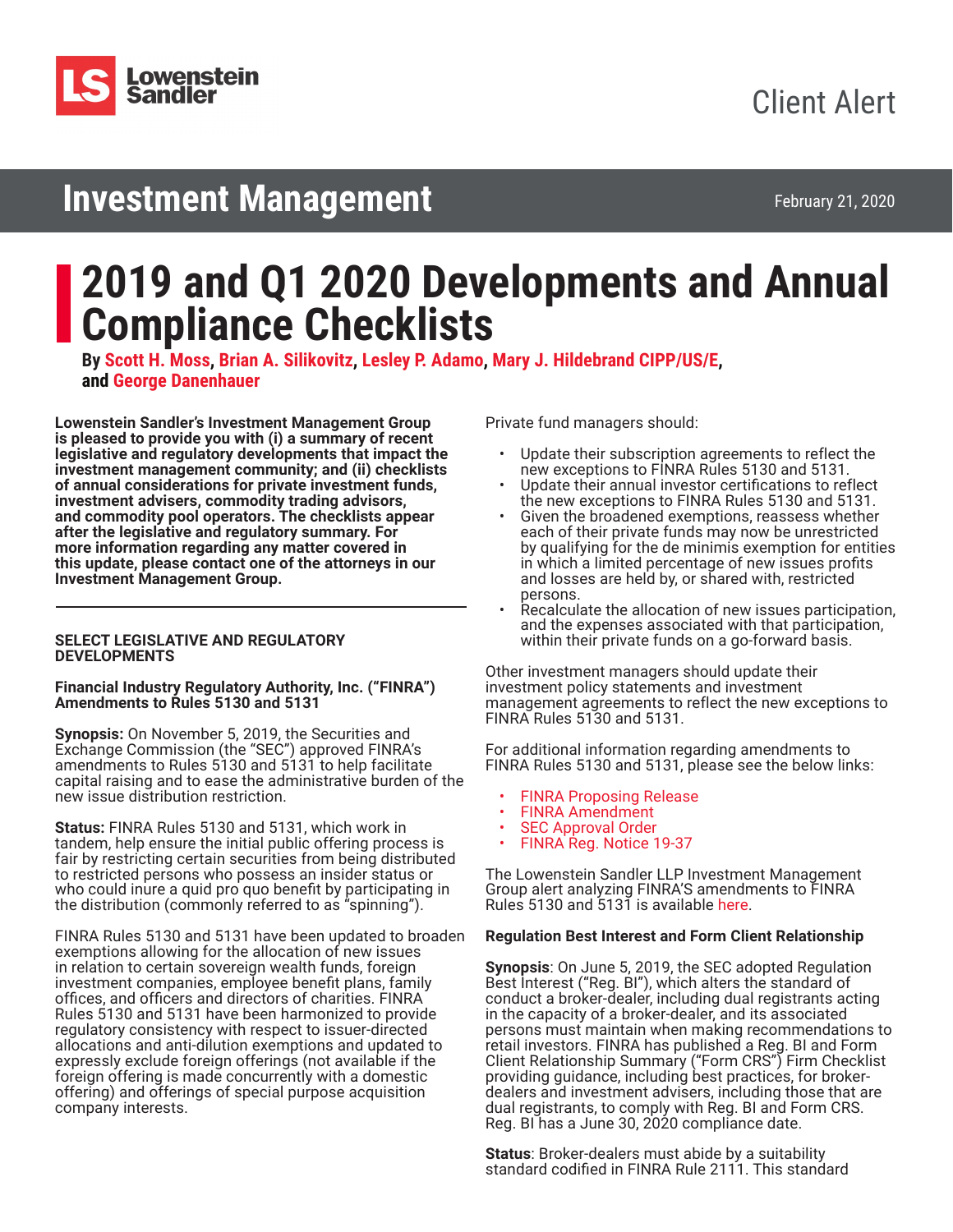requires broker-dealers to have a reasonable basis, after conducting reasonable diligence, for believing that their recommendation is suitable for their customers. Reg. BI builds on this standard, requiring broker-dealers to act in the "best interest" of their customers when making a recommendation. To effectuate this goal, Reg. BI creates four interrelated obligations, as defined by Reg. BI: (i) disclosure; (ii) care; (iii) conflict of interest; and (iv) compliance. The conflict of interest and compliance obligations apply solely to the broker-dealer, whereas disclosure and care obligations apply jointly to the brokerdealer and its associated persons.

Reg. BI applies to broker-dealers interacting with retail investors whenever they are recommending any account type, security, or investment strategy. This differs from the current standard by explicitly including account type recommendations (e.g., IRAs, brokerage, advisory). A broker-dealer must take into account factors such as cost, alternatives, and the customer investment profile in making this recommendation. While what constitutes a recommendation remains consistent with current FINRA guidance, new express elements of consideration have been added, including care, skill, and cost. A broker-dealer must now always consider cost, both at the time of the recommendation and at potential liquidation.

In the recently released checklist, FINRA clarified expectations related to the implementation of Reg. BI. However, FINRA has been silent regarding how Reg. BI will interplay with its existing rules, including FINRA Rule 2111.

The SEC also recently adopted Form CRS, which will require investment advisers, broker-dealers, and dual registrants to provide retail investors with a brief summary regarding their relationship. Unlike Reg. BI, which applies only to broker-dealers and dual registrants, Form CRS applies to investment advisers, broker-dealers, and dual registrants with retail customers, irrespective of whether they provide recommendations. The relationship summary is intended to inform retail investors about the types of client and customer relationships and services the investment adviser and/or broker-dealer offers, as well as the fees, costs, conflicts of interest, and applicable standards of conduct associated with those relationships and services.

For additional information regarding Reg. BI, Form CRS, and the FINRA checklist, you can reference the following resources:

- [FINRA Reg. BI Website](https://www.finra.org/rules-guidance/key-topics/regulation-best-interest)
- [SEC Reg. BI: A Small Entity Compliance Guide](https://www.sec.gov/info/smallbus/secg/regulation-best-interest)
- [SEC Form CRS: A Small Entity Compliance Guide](https://www.sec.gov/info/smallbus/secg/form-crs-relationship-summary)
- [SEC Form CRS: Instructions](https://www.sec.gov/rules/final/2019/34-86032-appendix-b.pdf)

The Lowenstein Sandler LLP Investment Management Group alerts analyzing Reg. BI and Form CRS are available [here,](https://www.lowenstein.com/news-insights/publications/client-alerts/finra-provides-guidance-on-regulation-best-interest-and-form-crs-investment-management) [here,](https://www.lowenstein.com/news-insights/publications/client-alerts/finra-to-broker-dealers-gearing-up-for-regulation-bi-don-t-panic-prepare-investment-management) and [here](https://www.lowenstein.com/news-insights/publications/client-alerts/key-takeaways-from-sec-s-reg-bi-frequently-asked-questions).

#### **Proposed Updates to Advertising and Solicitation Rules**

**Synopsis**: On November 4, 2019, the SEC published in a more than 500-page proposing release an update to its advertising and solicitation rules for investment advisers, to modernize the rules governing how an investment adviser may attract clients and private fund investors. The proposal seeks primarily to update Section 206(4)-1 and Section 206(4)-3 of the Investment Advisers Act of 1940 (as amended, the "Advisers Act") to a more principlesbased construct that is responsive to technological

developments and the diverse types of investment advisers now under the SEC's purview.

**Status**: The proposal's amendments to the advertising rule, found primarily in Section 206(4)-1 of the Advisers Act, aim to create a more tailored and principles-based regime. The proposal seeks to reflect market developments since the advertising rule's adoption in 1961, including changes in: (i) technology used for communications; (ii) expectations of investors shopping for advisory services (e.g., ability to seek out reviews and information to evaluate products and services); and (iii) the nature of the investment advisory industry (e.g., types of investors seeking and receiving services). Specifically, the SEC is proposing to: (i) modify the definition of "advertisement" to be more "evergreen" in light of today's ever-changing technology; (ii) replace the four per se prohibitions with principles that are reasonably designed to prevent fraudulent or misleading conduct and practices; (iii) allow for the use of testimonials, endorsements, and third-party ratings with restrictions and conditions; and (iv) include tailored requirements for the presentation of performance results, based on an advertisement's intended audience.

The solicitation rule found in Rule 206(4)-3 of the Adviser Act provides, among other things, disclosure of potential bias a solicitor may have when attempting to attract clients or private fund investors for an investment adviser (the "solicitation disclosure"). Since its adoption, the advisory industry has evolved and grown, while the solicitation rule has remained static. The proposal's solicitation changes focus on updating: (i) the solicitation disclosure's scope (including application of Rule 206(4)-3 to private fund investors as well as advisory clients), format, substance, and compliance; (ii) the types of ineligible solicitors; and (iii) exemptions from the solicitation disclosure.

The Lowenstein Sandler LLP Investment Management Group alert analyzing the SEC's proposed updates to its advertising and solicitation rules is available [here](https://www.lowenstein.com/news-insights/publications/client-alerts/sec-seeks-to-modernize-laws-of-attraction-for-investment-advisers-by-updating-advertising-and-cash-solicitation-rules-investment-management).

#### **SEC Issues Proxy Voting Guidance**

**Synopsis**: On August 21, 2019, the SEC issued additional guidance to investment advisers pertaining to proxy voting, including the fiduciary duty under Rule 206(4)- 6 of the Advisers Act, and required disclosures under the Investment Company Act of 1940 (as amended, the "Investment Company Act"). In question-and-answer format, the SEC set forth best practices for investment advisers engaged in proxy voting, including establishing and exercising the scope of the investment adviser's authority and responsibilities, demonstrating that voting determinations are in a client's best interest, and additional considerations when retaining proxy advisory firms to assist with discharging proxy voting duties. As a result of litigation challenging the SEC's guidance, the SEC has agreed that it will not invoke the guidance as an independent source of binding law in any enforcement or regulatory action until the earlier of January 1, 2021, or the issuance of final rules in the SEC's proxy advisor rulemaking. However, the guidance remains a reflection of the SEC's interpretation of underlying statutes and regulations.

**Status**: As detailed in the SEC's guidance, all investment advisers owe fiduciary duties to their clients under the Advisers Act. An investment adviser's fiduciary duty as it relates to proxy voting will vary with the scope of the voting authority assumed by the investment adviser. An investment adviser and its client may shape the scope of the advisory relationship, including voting authority,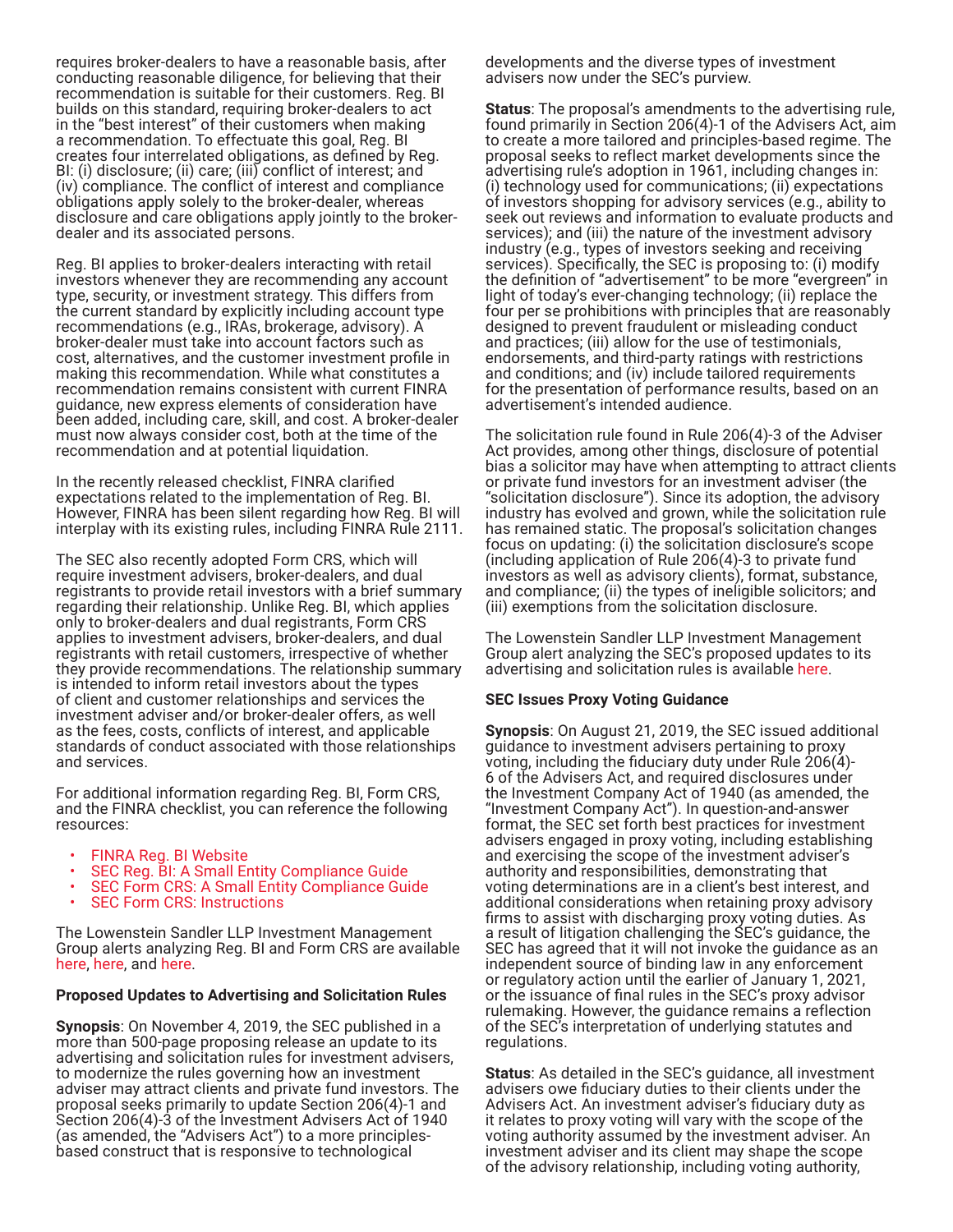through full and fair disclosure by the investment adviser and informed consent by the client. Under all circumstances, an investment adviser that assumes proxy voting authority for a client must make voting determinations consistent with its fiduciary duty and in compliance with Rule 206(4)-6 of the Advisers Act, which requires said investment adviser to adopt and implement policies and procedures that are reasonably designed to ensure execution of its voting authority is in its clients' best interest.

An investment adviser with voting authority may satisfy its duty of care by gaining a reasonable understanding of its client's objectives and making voting determinations that are in its client's best interest. Investment advisers also have an obligation under Rule 206(4)-6 of the Advisers Act to "adopt and implement written policies and procedures that are reasonably designed to ensure that the investment adviser votes proxies in the best interest of its clients." The SEC suggests that an investment adviser consider the following factors when evaluating whether voting determinations are in a client's best interest and in accordance with the investment adviser's proxy voting policies and procedures: (i) whether it is in a client's best interest to adopt and implement uniform or bespoke proxy voting policies and procedures, taking into account the client's investment strategy and objectives; (ii) whether to conduct a more detailed analysis of a specific issue or matter to ensure that voting determinations are not based on materially inaccurate or incomplete information; and (iii) whether to sample proxy votes and/or adopt additional measures, as necessary, to determine compliance with policies and procedures and ensure that votes were cast in a client's best interest.

An investment adviser should conduct appropriate diligence when retaining a proxy advisory firm for research or voting recommendations. The measures an investment adviser takes to determine whether to retain a proxy advisory firm may vary based on the scope of the investment adviser's voting authority and the services the proxy advisory firm is engaged to perform. Investments advisers should adopt and implement comprehensive policies and procedures to review and assess proxy advisory firms and their services. Investment advisers should also consider requiring proxy advisory firms to provide regular, ongoing updates regarding relevant business changes. If an investment adviser is made aware of potential factual errors, methodological weaknesses, or other defects or inadequacies in a proxy advisory firm's analysis that may materially affect the investment adviser's voting determination, then it should conduct a reasonable investigation into the matter.

One of the two largest proxy advisory firms, Institutional Shareholder Services, has filed a lawsuit against the SEC challenging the SEC's guidance. As part of a stay of the lawsuit, the SEC has agreed that it will not invoke the guidance as an independent source of binding law in any enforcement or regulatory action until the earlier of January 1, 2021, or the issuance of final rules in the SEC's proxy advisor rulemaking.

The SEC's quidance is available [here.](https://www.sec.gov/rules/interp/2019/ia-5325.pdf) The Lowenstein Sandler LLP Investment Management Group alert analyzing the SEC's proxy voting guidance is available [here.](https://www.lowenstein.com/news-insights/publications/client-alerts/sec-further-clarifies-proxy-voting-responsibilities-of-investment-advisers-investment-management)

#### **SEC Interpretation on Fiduciary Duties of Investment Advisers**

**Synopsis**: On June 5, 2019, the SEC issued an interpretation to clarify its position on fiduciary duties of investment advisers. The interpretation emphasized how client sophistication and the scope of an advisory relationship affect the fiduciary duties owed to particular clients.

**Status**: The interpretation discussed the importance of determining the nature and scope of the client relationship in order to determine the extent of the fiduciary duties. The SEC detailed more obligations for advisers serving retail investors than for advisers serving institutions, including private funds. The interpretation discusses the duty of care (including the duty to provide advice in the best interest of the client, the duty to seek best execution, and the duty to provide advice and monitoring over the course of the client relationship) and the duty of loyalty (including the duty to subordinate the adviser's interests to its clients' interests, the duty to disclose material facts and conflicts of interest, and duties in relation to allocating investment opportunities).

Advisers of private funds must largely adhere to their advisory agreements and other organizational and offering documents containing specific disclosure in order to uphold their duty of care and duty of loyalty. In contrast, advisers serving retail investors must periodically update their understanding of an individual's changing investment goals and offer more details in disclosing conflicts (which must be relatively simple to understand).

Advisers of retail investors in particular should revisit their operations to ensure that they are keeping up with clients' goals and tailoring disclosures based on clients' levels of sophistication. Advisers of private funds should review their governing documents and disclosure practices to make sure they reflect the services provided.

The SEC's interpretation on fiduciary duties of investment advisers is available [here](https://www.sec.gov/rules/interp/2019/ia-5248.pdf). The Lowenstein Sandler LLP Investment Management Group alert analyzing the SEC's interpretation is available [here.](https://www.lowenstein.com/news-insights/publications/client-alerts/sec-clarifies-federal-fiduciary-duties-of-investment-advisers-investment-management)

#### **SEC's Office of Compliance Inspections and Examinations ("OCIE") Releases 2020 Examination Priorities for Investment Advisers, Broker-Dealers, and Other Financial Industry Professionals**

**Synopsis**: On January 7, 2020, OCIE published its 2020 Examination Priorities (the "2020 Exam Priorities") for its National Exam Program. The 2020 Exam Priorities share many of the same concerns OCIE expressed in its 2019 Examination Priorities. Both focus on the protection of retail clients/investors, including the standard of care given to clients/investors and the marketing of popular retail client/investor investments (e.g., mutual funds and exchange-traded funds), the need for robust information security and cybersecurity policies, the regulation of digital assets (e.g., Bitcoin), review of anti-money laundering ("AML") programs, the protection of critical market infrastructure, and OCIE's oversight of FINRA and the Municipal Securities Rulemaking Board ("MSRB").

**Status**: OCIE emphasized the following in the 2020 Exam Priorities:

*Protection of Retail Investors.* The protection of retail clients/investors, especially those who, historically, have been victimized by unscrupulous advisers and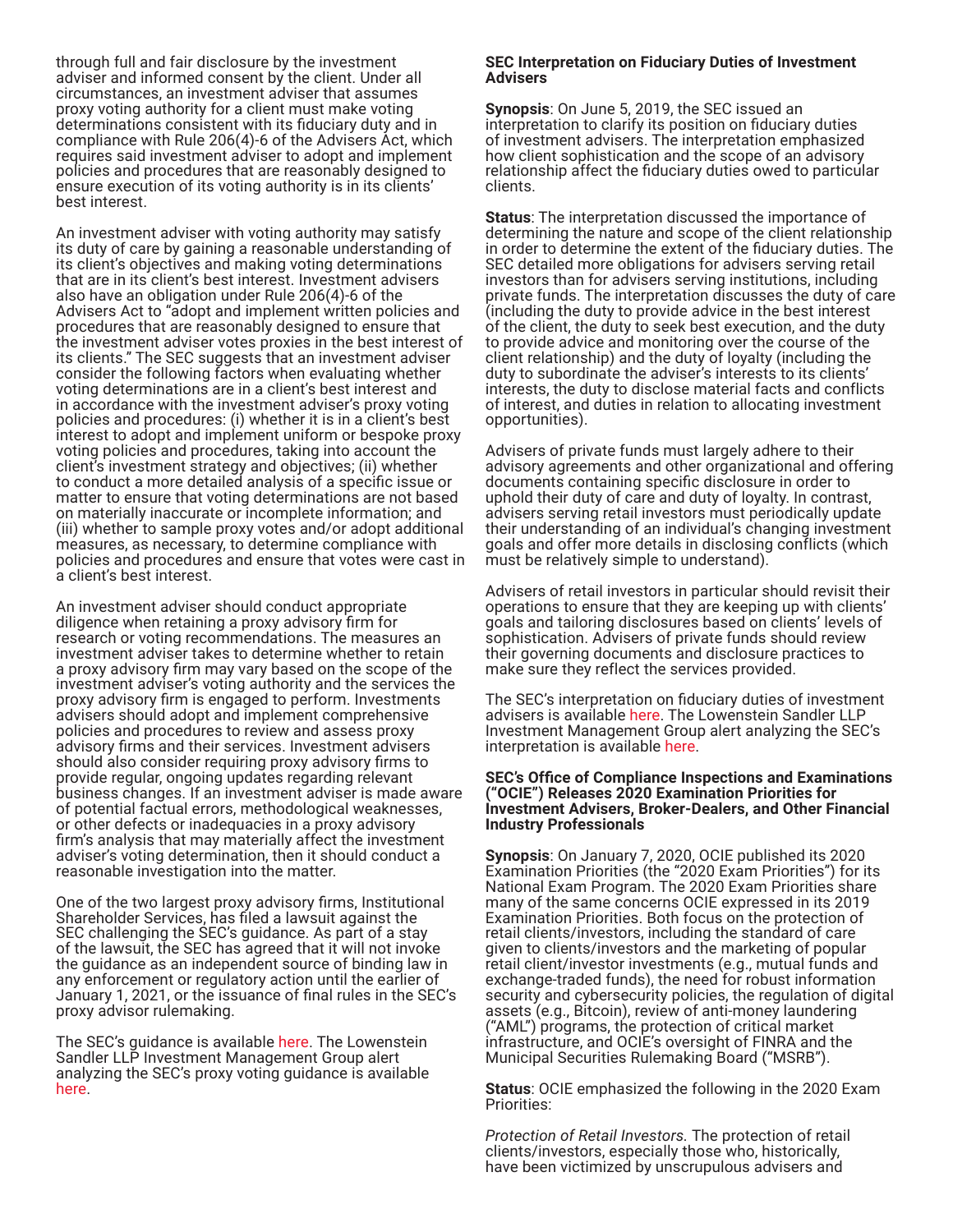brokers (e.g., seniors, teachers, and military personnel), is paramount to OCIE. Firms with retail clients/investors or firms that market products to retail clients/investors (e.g., mutual funds, exchange-traded funds, and municipal securities) should prepare for exams focused on disclosure of fees, expenses, compensation arrangements, and conflicts of interest, as well as supervision of outside business activities of employees and associated persons.

*Holistic Information Security Policies and Procedures.* Due to the heightened risk of cybersecurity attacks, the SEC views robust information security programs as critical to protecting client/investor information, market security, and integrity. For that reason, OCIE's 2020 exams will focus on: (i) proper configuration and monitoring of network storage devices; (ii) governance and risk management policies; (iii) access control policies, especially for firms that offer access online and/or via a mobile application; (iv) data loss prevention policies and procedures; (v) vendor and network management and oversight, especially for firms that utilize cloud-based storage; (vi) training of staff on cybersecurity concerns; (vii) incident response and resiliency; and (viii) appropriate disposal of retired hardware that may contain client/investor information and/or potential network information.

*Review of Firms That Leverage Fintech and Innovative Technologies.* Firms that utilize "alternative data" and other innovative technology to drive investment decisions or trading automation should be prepared to show how the firm uses data and technology to interact with and provide services to clients/investors and service providers. OCIE notes that digital assets present particular risks for retail clients/investors who do not appreciate the differences between digital assets (such as Bitcoin) and more traditional products. Due to what the SEC perceives as a general lack of awareness and understanding of digital assets, OCIE will prioritize exams of firms that provide services related to digital assets. Similar to what we have seen from OCIE over the past three years, robo- or digital advisors can anticipate OCIE seeking information in the form of a limited or more extensive examination relatively soon after effectiveness of registration.

*Review of AML Programs*. Broker-dealers and investment companies should ensure that they have adequate policies and procedures in place that are reasonably designed, based on such firms' business, to identify suspicious activity and illegal money-laundering activities.

*The Protection of Market Infrastructure*. OCIE continues to recognize the importance of the security and resiliency of services critical to the functioning of U.S. capital markets (e.g., clearing agencies, national securities exchanges, alternative trading systems, and transfer agents). OCIE will continue to conduct exams of these service providers in an effort to assess the risks they face and the ability of such service providers to respond to these risks in a timely and effective manner.

*FINRA and MSRB*. OCIE's oversight investigations and examinations of FINRA and MSRB will continue to focus on the protection of clients/investors and market integrity. In its investigations, OCIE will collect and analyze extensive information and data, conduct meetings with key personnel, and reach out to various stakeholders, including broker-dealers and investor groups. OCIE will then make detailed recommendations to improve FINRA's and MSRB's programs and policies, risk assessment processes, and future examinations.

*Additional Market Participant-Specific Focus Areas*. OCIE also highlighted the following focus areas for certain market participants based on services provided: (i) for broker-dealers, exams will focus on compliance with the Customer Protection and Net Capital Rules as well as broker-dealers' trading and risk management practices; (ii) for registered investment advisers, exams will focus on Rule 206(4)-7 compliance programs and new or emerging investment strategies; and (iii) for municipal advisors, OCIE is also prioritizing the review of a municipal advisor's fiduciary duty obligations, fair dealing with market participant requirements, disclosure of conflicts of interest, and compliance with MSRB Rule G-40 concerning advertisements.

The full text of OCIE's risk alert can be found [here.](https://www.sec.gov/about/offices/ocie/national-examination-program-priorities-2020.pdf) The Lowenstein Sandler LLP Investment Management Group alert analyzing OCIE's risk alert is available [here.](https://www.lowenstein.com/news-insights/publications/client-alerts/sec-s-ocie-releases-2020-examination-priorities-for-investment-advisers-broker-dealers-and-other-financial-industry-professionals)

#### **Financial Industry Regulatory Authority ("FINRA") Risk Monitoring and Examination Priorities for 2020**

**Synopsis**: On January 9, 2020, FINRA announced its 2020<br>Risk Monitoring and Examination Priorities Letter (the "2020 Priorities Letter"). The 2020 Priorities Letter shares several focus areas with FINRA's 2019 Risk Monitoring and Examination Priorities Letter. Among other items, both address FINRA's concern regarding sales practices and suitability, emerging digital asset business models, and cybersecurity policies and procedures.

FINRA is also implementing an integrated examination program, categorizing firms by the following business models: retail, capital markets, carrying and clearing, trading and execution, and diversified. This new examination structure allows FINRA to better align risk profiles with broker-dealers.

**Status**: FINRA's 2020 risk monitoring and examination priorities reflect guidance for FINRA-regulated members regarding areas that it will pay most attention to this year, falling under several broader categories: (i) sales practice and supervision, including in relation to Reg. BI and Form CRS, communications with the public, and cash management and bank sweep programs; (ii) market integrity, including in relation to best execution and the vendor display rule; (iii) financial management, including in relation to the Customer Protection and Net Capital Rules, digital assets, and liquidity management; and (iv) firm operations, including in relation to customer confirmations, anti-money laundering compliance, cybersecurity, and technology governance.

For additional information regarding FINRA's 2020 Priorities Letter, please see [FINRA 2020 Letter](https://www.finra.org/sites/default/files/2020-01/2020-risk-monitoring-and-examination-priorities-letter.pdf), [FINRA](https://www.finra.org/rules-guidance/communications-firms/2020-risk-monitoring-and-examination-priorities-letter)  [President Cover Letter](https://www.finra.org/rules-guidance/communications-firms/2020-risk-monitoring-and-examination-priorities-letter), and [FINRA Risk Monitoring](https://www.finra.org/media-center/newsreleases/2019/finra-announces-senior-leadership-team-under-new-examination-and)  [Structure Announcement.](https://www.finra.org/media-center/newsreleases/2019/finra-announces-senior-leadership-team-under-new-examination-and) The Lowenstein Sandler LLP Investment Management Group alert analyzing FINRA'S risk monitoring and examination priorities is available [here](https://www.lowenstein.com/news-insights/publications/client-alerts/finra-2020-risk-monitoring-and-examination-priorities-letter-investment-management).

#### **SEC's Division of Enforcement Annual Report**

**Synopsis**: On November 6, 2019, the SEC's Division of Enforcement (the "Division") published its fiscal year 2019 Annual Report, which details the Division's fiscal year 2019 accomplishments and key initiatives.

**Status**: Overall, enforcement actions, disgorgement and penalties, and monies returned to harmed investors increased as compared to fiscal year 2018. The 2019 Annual Report articulated the Division's five core principles: (i) focus on the retail investor; (ii) focus on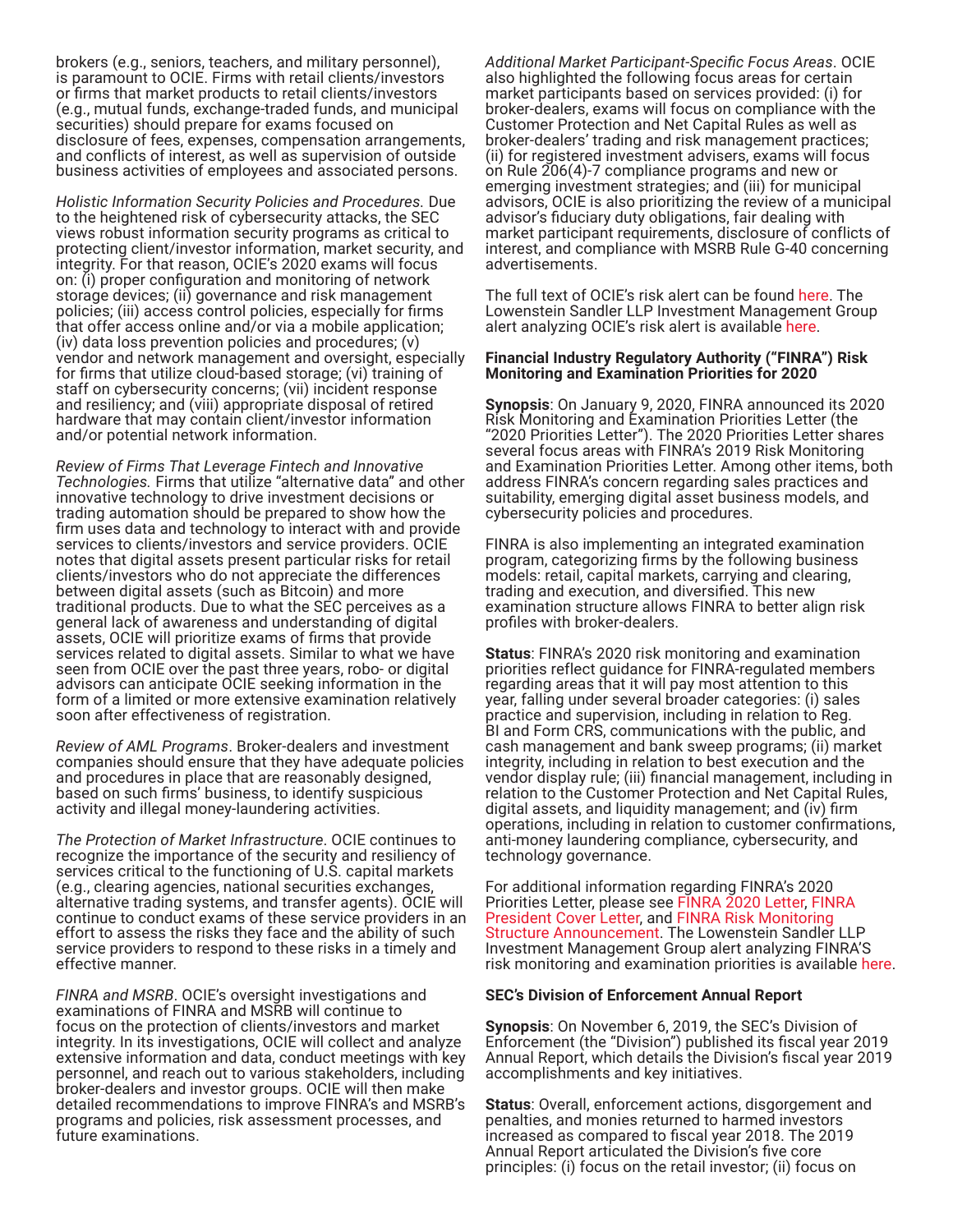individual accountability; (iii) keep pace with technological change; (iv) impose remedies that most effectively further enforcement goals; and (v) constantly assess the allocation of resources.

The Lowenstein Sandler LLP alert analyzing the Division's 2019 Annual Report is available [here](https://www.lowenstein.com/news-insights/publications/client-alerts/the-sec-division-of-enforcement-publishes-2019-results-investment-management-white-collar).

#### **Common Compliance Failures With Regard to Principal Trades and Agency Cross Trades**

**Synopsis**: OCIE recently issued an alert listing the most common compliance failures that investment advisers commit with regard to principal trades and agency cross trades. Specifically, OCIE observed that advisers often overlook the notice and consent requirements associated with these trades. This oversight tends to occur when advisers' policies are insufficient or are not followed in fast-paced trading practices.

**Status**: A "principal trade" occurs when an investment adviser, acting as a principal for its own account, knowingly (i) sells any security to a client; or (ii) purchases any security from a client. Section 206(3) prohibits advisers from making principal trades unless the adviser discloses all material information about the proposed trade to, and obtains the consent of, such client *before* the completion of the transaction. Notably, blanket disclosure and consent do not suffice, disclosure and consent are required for each such transaction.

An "agency cross transaction" occurs when an investment adviser, acting as broker for a person other than the advisory client, knowingly makes a sale or purchase of any security for the account of that client. Section 206(3) prohibits investment advisers from making agency cross trades unless the investment adviser discloses material information about the trade to the client before the completion of the sale or purchase and obtains the consent of the client to such transaction. Notably, if the investment adviser takes additional precautions under Rule 206(3)-2, it *may* not be required to effect transactionby-transaction disclosure and consent for certain agency cross transactions. Section 206(3) should be read together with Sections 206(1) and (2) so that the adviser further discloses any potential conflicts of interest invoked by a trade.

OCIE highlighted the following examples of common investment adviser compliance deficiencies with respect to principal trades and agency cross trades:

*Failure to Recognize Nature of Trade*. Firms may fail to recognize that a trade was a principal trade subject to Section 206(3) and thus to make the required disclosures and obtain the required consents (or if the principal trade was recognized as such, do not making adequate disclosure/obtain adequate consent (e.g., obtaining consent after the completion of the trade)).

*Nonadherence to Policies and Procedures*. Firms may fail to produce documentation evidencing compliance with internal compliance policies and procedures and applicable law or fail to establish Section 206(3) policies and procedures. Further, if such policies were established, firms may fail to follow such policies and procedures.

The Lowenstein Sandler LLP Investment Management Group alert analyzing OCIE's risk alert is available [here](https://www.lowenstein.com/news-insights/publications/client-alerts/sec-identifies-common-principal-and-agency-cross-trading-compliance-deficiencies-investment-management).

#### **National Futures Association's Swaps Proficiency Requirements and Amendments to Compliance Rule 2-34**

**Synopsis**: In a March 5, 2019, submission letter to the Commodity Futures Trading Commission ("CFTC"), the National Futures Association ("NFA") indicated that any individual applying for approval as a Futures Commission Merchant ("FCM"), Introducing Broker ("IB"), Commodity Pool Operator ("CPO") or Commodity Trading Advisor ("CTA") Member swap firm or swap associated person of an FCM, IB, CPO, or CTA Member shall not be granted approval as a swap firm or swap associated person unless they have taken and passed the NFA's swaps proficiency examination. On September 12, 2019, the NFA released updated Frequently Asked Questions ("FAQ") regarding the new swaps proficiency requirements.

In an August 29, 2019, submission letter to the CFTC, the NFA amended NFA Compliance Rule 2-34 in relation to performance reporting and disclosures.

**Status**: The NFA requires that associated persons engaging in commodity futures and forex activities take and pass a proficiency examination that tests both their market knowledge and their knowledge of regulatory requirements. The NFA determined that associated persons engaging in swaps activities at FCMs, IBs, CPOs, and CTAs, as well as individuals acting as associated persons at swap dealers ("SDs") and Major Swap Participants ("MSPs"), should be required to meet a minimum proficiency standard that tests both their market knowledge and their knowledge of regulatory requirements involving swaps activities. Accordingly, NFA has imposed proficiency requirements on individuals approved as swap associated persons at FCMs, IBs, CPOs, and CTAs. NFA is also requiring that SD and MSP Members ensure that individuals acting as associated persons have satisfied the swaps proficiency requirements. Individuals have until January 31, 2021, to complete these requirements.

NFA Compliance Rule 2-34 now requires written confirmation for accounts with actual funds that differ from nominal account size. If any changes are made to the client's trading program or nominal account size or the way in which cash additions, cash withdrawals, or net performance affect nominal account size, a written confirmation describing these changes must be provided to or received from the client prior to the CTA placing any new trades for the client. In the absence of a written confirmation designating a nominal account size, performance returns must be based on the amount of actual funds.

The NFA's submission letter detailing the swaps proficiency requirements is available [here.](https://www.nfa.futures.org/news/PDF/CFTC/InterpNotcNFABylaw301CR2-24ProficiencyRequirementsSwapAPs.pdf) The NFA's FAQ regarding the swaps proficiency requirements is available [here.](https://www.nfa.futures.org/faqs/registrants-membership-app/swap-proficiency.html)

#### **National Futures Association's Amendments to Compliance Rules**

**Synopsis**: Through August 29, 2019, submission letters to the CFTC, the NFA: (i) amended an interpretive notice in relation to NFA Compliance Rule 2-13 concerning break-even analyses; (ii) amended an interpretive notice in relation to NFA Compliance Rule 2-34 concerning performance reporting and disclosures; and (iii) amended NFA Compliance Rules 2-29 and 2-36 (and several related interpretive notices) concerning communications with the public and use of promotional materials.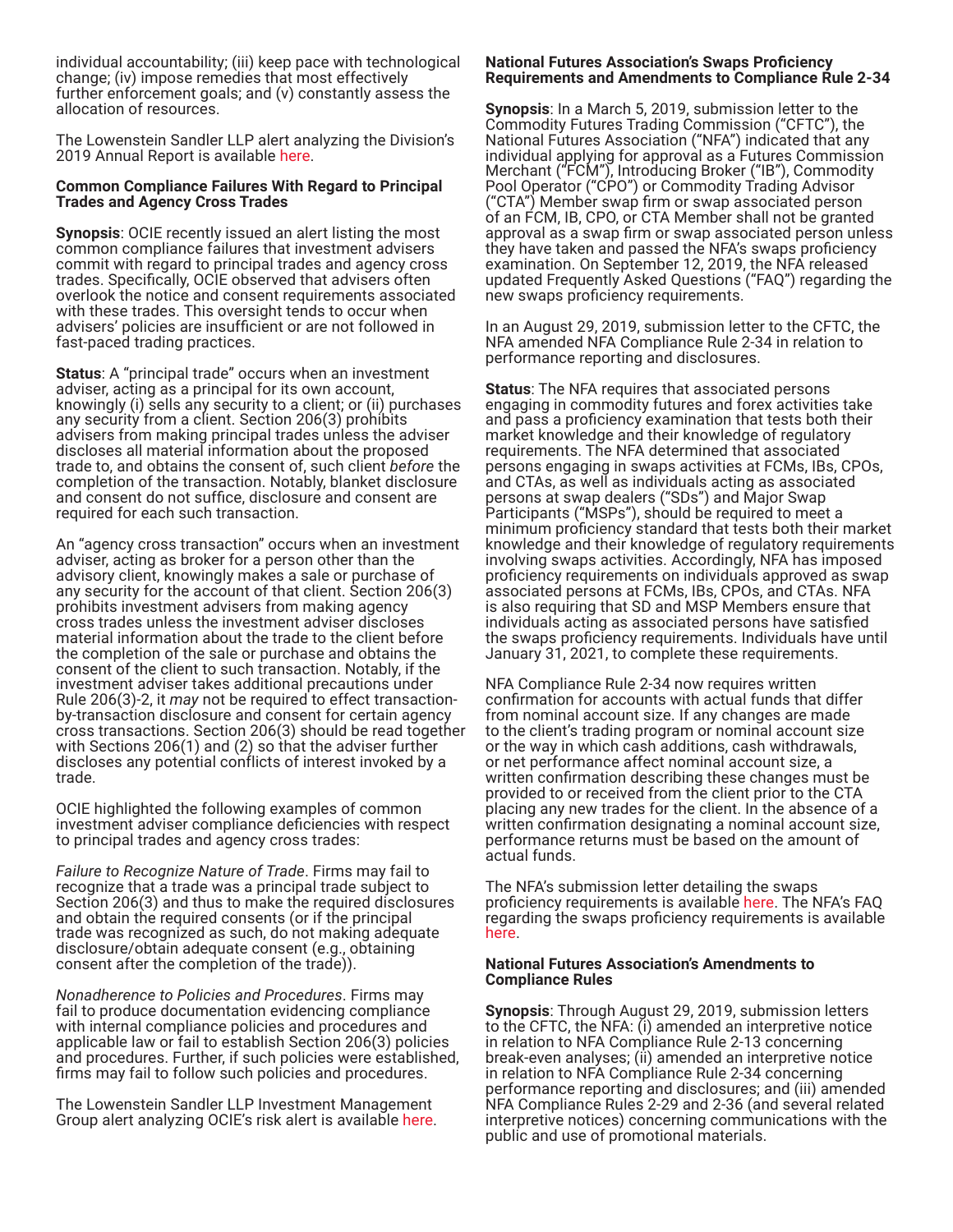**Status**: Amendments to the interpretive notice for NFA Compliance Rule 2-13 disallow certain interest income in the break-even analysis where not expected to offset expenses. NFA Compliance Rule 2-34 now requires written confirmation for accounts with actual funds that differ from nominal account size. If any changes are made to the client's trading program or nominal account size or the way in which cash additions, cash withdrawals, or net performance affect nominal account size, a written confirmation describing these changes must be provided to or received from the client prior to the CTA placing any new trades for the client. In the absence of a written confirmation designating a nominal account size, performance returns must be based on the amount of actual funds.

NFA Compliance Rule 2-29 was amended to: (i) limit to FCM, IB, CPO and CTA Members; (ii) expand the scope to all commodity interest (not just futures-related) activities; (iii) specify that certain forms of audio and video promotional materials making specific trade recommendations or discussing profits be submitted for NFA review and approval; and (iv) modifying the Regulation 4.7 exemption to request compliance with the hypothetical performance disclaimer requirements. NFA Compliance Rule 2-36 was amended to specify that forex dealer Members and their associates must comply with certain provisions of NFA Compliance Rule 2-29.

The NFA's submission letter detailing the amendments to NFA Compliance Rules 2-13 and 2-34 is available [here](https://www.nfa.futures.org/news/PDF/CFTC/08292019-Amendments-CPO-CTA-Disclosure-Performance-Reporting-Requirements.pdf). The NFA's submission letter detailing the amendments to NFA Compliance Rules 2-29 and 2-36 is available [here](https://www.nfa.futures.org/news/PDF/CFTC/08292019-CR-2-29-CR-2-36-Interp-Notices-Use-of-Promotional-Material.pdf).

# **CFTC Amendments to Part 4 Regulations**

**Synopsis**: Effective January 9, 2020, the CFTC amended several rules applicable to CPOs and CTAs.

**Status**: The amendments include provisions: (i) codifying prior relief providing that certain family offices will be exempt from CPO and CTA registration; (ii) providing that investment advisers to business development companies and any registered investment company will generally be excluded from the definition of CPO; (iii) providing that general solicitation will be expressly permitted for certain exempt pools consistent with the Jumpstart Our Business Startups Act; (iv) providing that non-U.S. persons will be expressly permitted in pools subject to a 4.13(a)(3) de minimis exemption; and (v) providing that non-U.S. pools may maintain books and records in the location of the non-U.S. pool.

Further information on the CFTC's amendments discussed above is available [here](https://www.cftc.gov/PressRoom/Events/opaeventopenmeeting112519) and [here.](https://www.govinfo.gov/content/pkg/FR-2019-12-10/pdf/FR-2019-12-10.pdf)

#### **SEC Proposes to Update Accredited Investor and Qualified Institutional Buyer Definitions**

**Synopsis**: On December 18, 2019, the SEC proposed amendments to the definitions of accredited investor and qualified institutional buyer. The amendments would allow more investors to participate in private offerings by adding new categories of persons that may qualify as accredited investors based on their professional knowledge, experience, or certifications. The proposal would also expand the list of entities that may qualify as accredited investors by, among other things, allowing any entity that meets an investments test to qualify.

**Status**: The proposed amendments to the accredited investor definition would add new categories of natural

persons based on professional knowledge, experience, or certifications. The proposed amendments would also add new categories of entities, including a "catch-all" category for any entity owning in excess of \$5 million in investments. In particular, the proposed amendments to the accredited investor definition would add: (i) a category based on certain professional certifications and designations, such as a Series 7, 65, or 82 license, or other credentials issued by an accredited educational institution; (ii) a new category based on the person's status as a "knowledgeable employee" with respect to a private fund; (iii) limited liability companies that meet certain conditions, registered investment advisers, and rural business investment companies ("RBICs") to the current list of entities; (iv) a new category for entities owning investments in excess of \$5 million; (v) family offices with at least \$5 million in assets under management (and their family clients); and (vi) spousal equivalents that may pool their finances for the purpose of qualifying as accredited investors.

The proposed amendments to the qualified institutional buyer definition in Rule 144A would add limited liability companies and RBICs to the types of entities that are eligible for qualified institutional buyer status if they meet the \$100 million in securities threshold in the definition. The proposed amendments would also add a "catchall" category that would permit institutional accredited investors under Rule 501(a), of an entity type not already included in the qualified institutional buyer definition, to qualify as qualified institutional buyers when they satisfy the \$100 million threshold.

The SEC's proposed rule detailing the amendments is available [here.](https://www.sec.gov/rules/proposed/2019/33-10734.pdf)

#### **9th Circuit Rules in Favor of hiQ in Its Web Scraping Dispute With LinkedIn**

**Synopsis**: The U.S. Court of Appeals for the 9th Circuit recently issued its long-awaited ruling in hiQ Labs, Inc. ("hiQ") v. LinkedIn Corporation ("LinkedIn"). The 9th Circuit ruled that LinkedIn cannot prevent hiQ from scraping the profiles of LinkedIn's members if those profiles are "available for viewing by anyone with a web browser."

**Status**: This case has been closely watched by investment advisers that scrape web data (and vendors that supply web-scraped data to investment managers), as the lower court's ruling was the first significant federal or state court ruling specifically addressing the validity of web scraping and whether information on a website is considered "public."

For investors who employ web-scraped data as part of their investment research process, guidance on whether website information is public or private is of critical importance. Under U.S. securities laws, an investor cannot be found guilty of insider trading if the government cannot prove that the information it possessed was nonpublic. Although the hiQ case is not directly concerned with insider trading, the 9th Circuit's decision provides investors with "first-of-its-kind" legal guidance on whether information on the internet (whether scraped or simply viewed with a browser) is public or nonpublic. The 9th Circuit concluded that information on a website is part of the public domain, and thus freely accessible by users and scrapers alike (i.e., publicly available information), so long as it (i) does not require a username, password, or other form of authentication in order to access it; or (ii) is not demarcated as private using such an authorization system.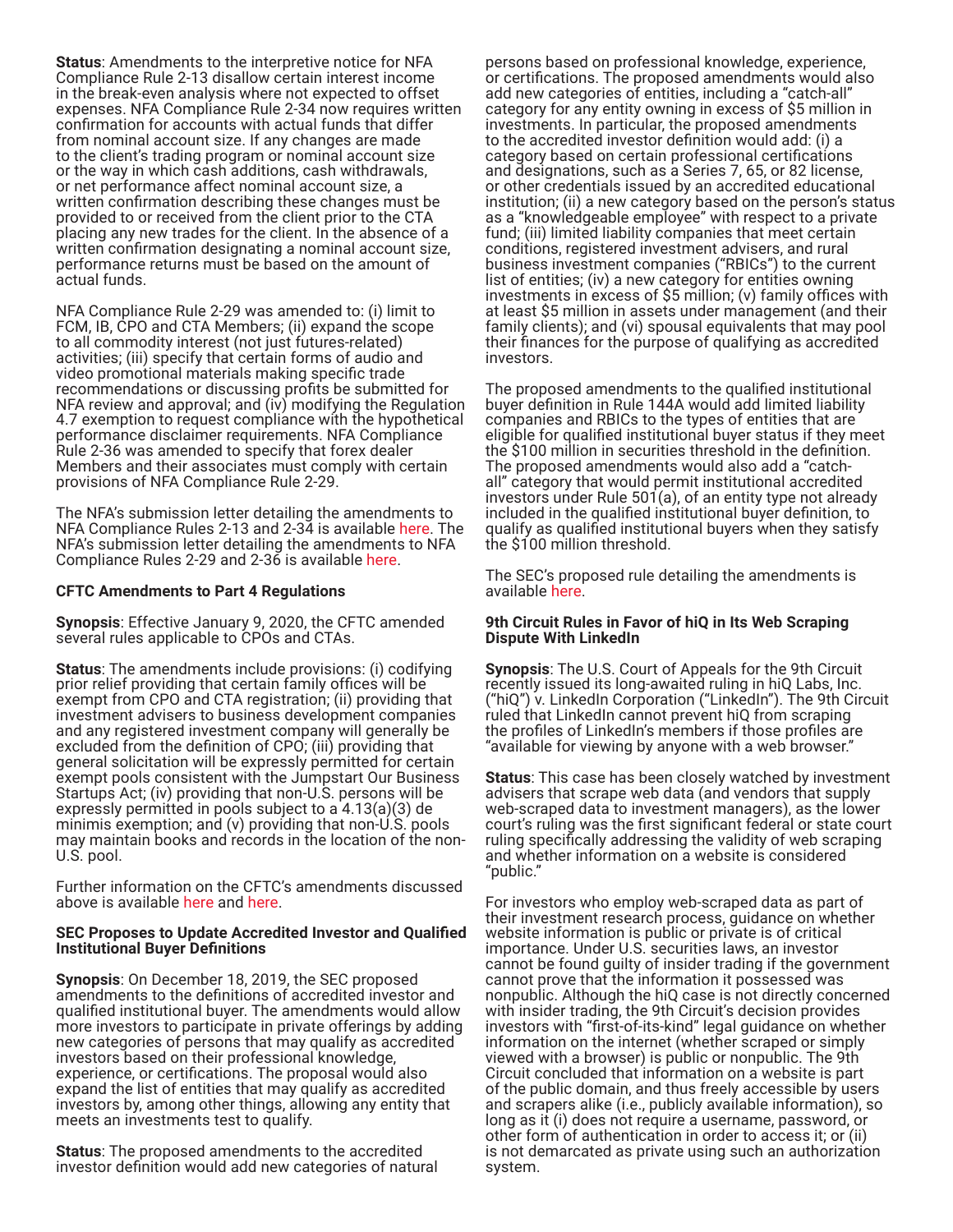A copy of the 9th Circuit's opinion is available [here.](http://cdn.ca9.uscourts.gov/datastore/opinions/2019/09/09/17-16783.pdf) The Lowenstein Sandler LLP Investment Management Group alert analyzing the 9th Circuit's decision is available [here](https://www.lowenstein.com/news-insights/publications/client-alerts/is-the-internet-public-a-review-of-the-ninth-circuit-s-decision-in-hiq-labs-inc-v-linkedin-corporation-investment-management).

# **Preparedness for LIBOR Transition**

**Synopsis**: The United Kingdom's Financial Conduct Authority announced in 2017 that it would no longer compel LIBOR panel banks to furnish data to support the determination of the reference rate known as the London Interbank Offered Rate ("LIBOR") after 2021. As a result, LIBOR is unlikely to continue past the end of 2021. Pursuant to a December 23, 2019, industry letter, the New York State Department of Financial Services has required that each regulated institution submit a response by February 7, 2020, describing the institution's plan to address its LIBOR cessation and transition risk.

**Status**: The Board of Governors of the Federal Reserve ("FRB"), and the Federal Reserve Bank of New York ("FRBNY"), in conjunction with the U.S. Treasury Department's Office of Financial Research, have created a new rate called the Secured Overnight Financing Rate ("SOFR"), which the FRBNY has been publishing since April 2018. SOFR measures the cost of overnight borrowings through repo transactions collateralized with U.S. treasuries. After evaluating a range of possible alternative rates, the Alternative Reference Rates Committee, convened by the FRB and the FRBNY, has chosen SOFR as its recommended alternative to U.S. dollar LIBOR and continues to work through transition issues and provides guidance on the process.

Response plans are required of all institutions regulated by the New York State Department of Financial Services: depository institutions (including banks, credit unions, and savings associations); nondepository institutions (including licensed lenders, sales finance companies and premium finance companies, mortgage companies, money transmitters, and virtual currency companies); property insurance companies; health insurance companies; and life insurance companies and pension funds. The plans should describe: (i) programs that would identify, measure, monitor, and manage all financial and nonfinancial risks of transition; (ii) processes for analyzing and assessing alternative rates, and the potential associated benefits and risks of such rates both for the institution and its customers and counterparties; (iii) processes for communications with customers and counterparties; (iv) a process and plan for operational readiness, including related accounting, tax, and reporting aspects of such transition; and (v) the governance framework, including oversight by the board of directors, or the equivalent governing authority, of the regulated institutions.

The New York State Department of Financial Services' industry letter is available [here](https://www.dfs.ny.gov/system/files/documents/2019/12/il191223_libor_letter.pdf).

# **Qualified Opportunity Funds**

**Synopsis**: The Tax Cuts and Jobs Act passed in December 2017 included a provision (Section 1400Z-2 of the Internal Revenue Code) that creates the ability to defer tax on certain capital gains and sometimes even avoid those taxes by investing in a qualified opportunity fund ("QOF"). If a taxpayer engages in a taxable sale or exchange with an unrelated person before 2027, the taxpayer may defer capital gain arising from that sale or exchange ("Deferred Gain") by making an equity investment in a QOF (in an amount equal to the desired amount of gain deferral) during the 180-day period beginning on the date the property is sold or exchanged, subject to certain

exceptions and special rules for certain gains (e.g., where a pass-through recognizes taxable gain and Section 1231 gains). There are three key tax benefits of investing Deferred Gain in a QOF. First, Deferred Gain is included in the investor's income when the "investment" is sold or exchanged or, if earlier, December 31, 2026 (the "Gain Inclusion Date") (the Deferred Gain may be reduced to the extent the fair market value of the QOF interest decreases).

Accordingly, if the investor does not dispose of the QOF investment in a taxable transaction before December 31, 2026, the investor generally defers the recognition of the Deferred Gain until December 31, 2026. Second, if the investor has held the QOF investment for at least five years on the Gain Inclusion Date, 10 percent of the Deferred Gain is permanently excluded from recognition, and if the investor has held the QOF investment for at least seven years on the Gain Inclusion Date, an additional 5 percent of the Deferred Gain is permanently excluded from recognition. Third, if the investor has held the QOF investment for at least 10 years, the investor can elect to exclude all appreciation in the QOF investment (above the Deferred Gain, which must be recognized no later than 2026) when such interest in the QOF is sold, so long as the investment has otherwise met the Qualified Opportunity Zone ("QOZ") regime requirements. If the QOF instead sells its QOZ property or a QOZ business sells assets after an investor meets such 10-year holding period, the investor may likewise elect to exclude all gain recognized in respect of such sale (subject to an exclusion for certain inventory items).

**Status**: Long-awaited QOF final regulations were released on December 19, 2019. Although the final regulations are helpful in clarifying certain areas of uncertainty, there are still some unanswered questions and areas of ambiguity. The rules are complex and some uncertainty persists; accordingly, it remains essential to form QOFs and to make QOF investments only after careful planning (including a thorough assessment of nontax legal and business risks) and discussions with tax counsel.

The Lowenstein Sandler LLP Tax Group alert discussing QOFs is available [here](https://www.lowenstein.com/news-insights/publications/client-alerts/qualified-opportunity-funds-answers-and-questions-update-3-final-regulations-released-tax).

# **Privacy and Cybersecurity Updates**

**Synopsis**: The relevant laws, regulations, and regulatory guidance with respect to privacy and cybersecurity are continuing to evolve. Firms should reevaluate their practices, policies, and procedures in light of the new California Consumer Privacy Act ("CCPA") and recent OCIE guidance on privacy, cybersecurity, and resiliency.

**Status**: The CCPA, effective on January 1, 2020, is the first comprehensive data protection law in the United States. In contrast to most U.S. data protection laws that apply only to certain industries, the CCPA regulates organizations in *any industry* that meet the statutory requirements. No *industry* is exempt from the CCPA, but *specific categories of data* may be exempt. Specifically with respect to financial services, including registered investment advisers, nonpublic personal information processed by a financial institution under the Gramm-Leach-Bliley Act ("GLBA") is not regulated by the CCPA. All other personal information of California residents, households, and devices processed by the investment adviser is governed by the CCPA, including personal information pertaining to employees, business contacts, and online activities. As a result, information available to a registered investment adviser and protected by the GLBA covers most *but not all* information that is protected by the CCPA. While the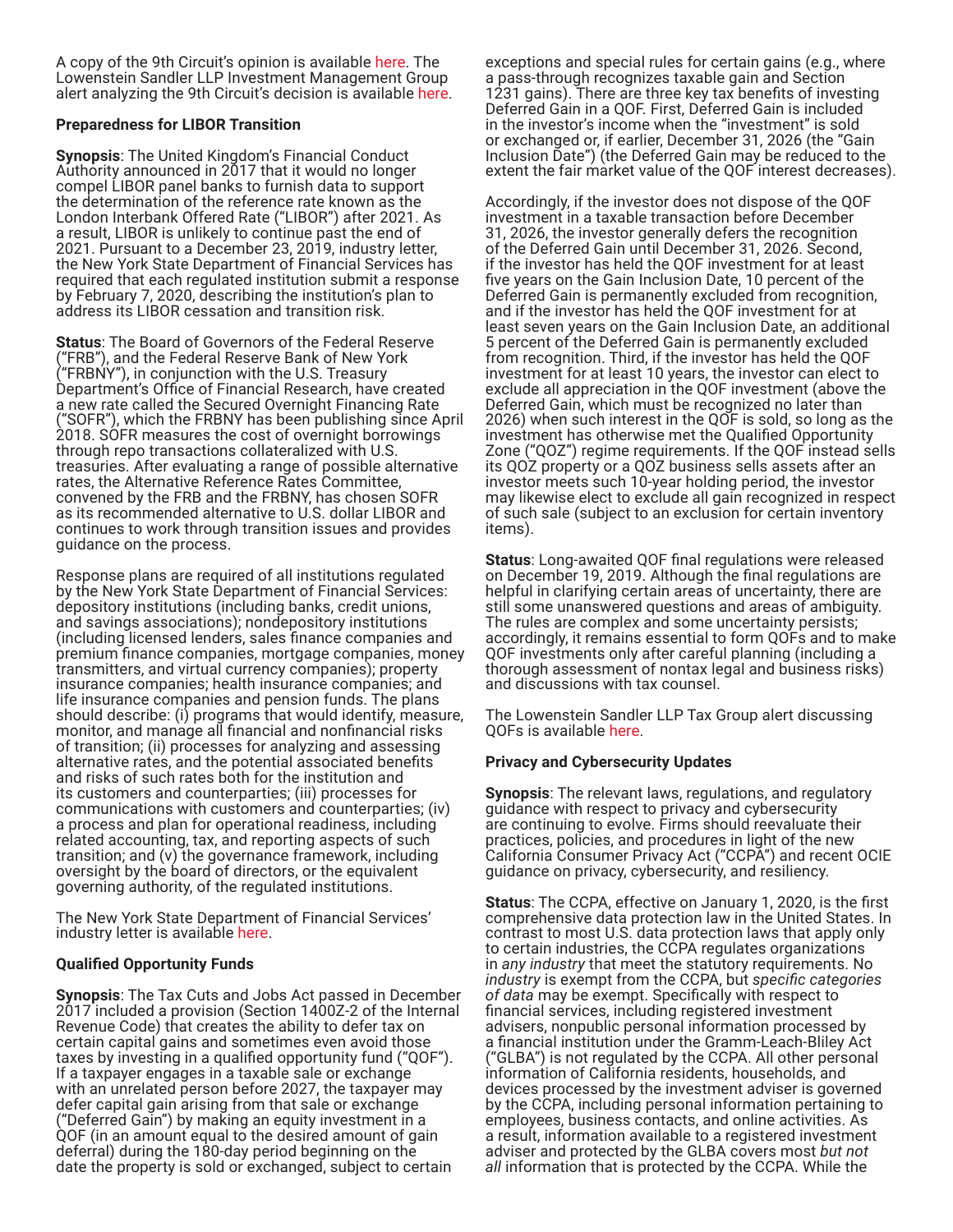General Data Protection Regulation ("GDPR") clearly influenced the CCPA, there are substantial differences between them. Investment advisers should be able to leverage some of the work done for GLBA and GDPR compliance, but compliance with the CCPA imposes new and different requirements.

In a May 23, 2019, risk alert relating to data storage, OCIE highlighted a number of compliance concerns arising from misconfigured network storage solutions, inadequate oversight of vendor-provided network storage solutions, and insufficient data classification policies and procedures. OCIE encourages registered broker-dealers and investment advisers to review their practices, policies, and procedures with respect to the storage of electronic customer information and to actively oversee outside vendors in this area.

In an April 16, 2019, risk alert relating to privacy notices and safeguard policies, OCIE highlighted that a number of firms are failing to provide privacy notices and failing to implement and enforce policies and procedures as required under the Safeguards Rule of Regulation S-P (noting that certain policies were found to merely restate the Safeguards Rule or found to include blanks that were not completed by the firm). Inadequacies were noted in areas such as personal devices, electronic communications, training and monitoring, unsecure networks, outside vendors, inventories of personally identifiable information, incident response plans, unsecure physical locations, shared login credentials, and removal of departed employee access.

On January 27, 2020, OCIE released a 13-page statement setting forth detailed observations on cybersecurity and operational resiliency. The statement discusses governance and risk management, access rights and controls, data loss prevention, mobile security, incident response and resiliency, vendor management, and training and awareness. Firms are urged to review their practices, policies, and procedures in these areas and implement some or all of OCIE's suggested measures to make the organization more secure.

OCIE's risk alert on data storage is available [here.](https://www.sec.gov/files/OCIE%20Risk%20Alert%20-%20Network%20Storage.pdf) OCIE's risk alert on privacy and safeguard policies is available [here.](https://www.sec.gov/files/OCIE%20Risk%20Alert%20-%20Regulation%20S-P.pdf) OCIE's statement on cybersecurity and resiliency is available [here.](https://www.sec.gov/files/OCIE%20Cybersecurity%20and%20Resiliency%20Observations.pdf)

#### **Supervision of Persons With Disciplinary History**

**Synopsis**: In a July 23, 2019, risk alert, OCIE highlighted a number of compliance concerns observed during examinations of investment advisers employing supervised persons with a disciplinary history.

**Status**: Among other issues, OCIE noted that nearly half of firms failed to provide adequate information concerning disciplinary events through: (i) reliance on supervised persons to self-report; (ii) inadequate or misleading information; or (iii) failure to timely update and deliver disclosure documents to clients in respect of new disciplinary events. OCIE noted that compliance programs were overly reliant on self-reporting by supervised persons of their own disciplinary events or recent bankruptcies (or lack thereof). Beyond supervised persons with disciplinary histories, OCIE identified a number of other areas for improvement in relation to compliance, supervision, and disclosure of conflicts of interest.

OCIE's risk alert on supervision of persons with disciplinary history is available [here](https://www.sec.gov/files/OCIE%20Risk%20Alert%20-%20Supervision%20Initiative.pdf).

#### **COMPLIANCE CHECKLISTS**

#### **PRIVATE INVESTMENT FUNDS AND THEIR ADVISERS**

- **Conduct periodic review of compliance policies.**
- **Provide/collect new issues certifications (taking into account 2019 changes to FINRA Rules 5130 and 5131) regarding whether funds/investors are "restricted persons."**
- **Conduct periodic review and update of offering documents.**
- **Consult counsel regarding annual Form D amendments and blue-sky and local securities matters in connection with offers or sales.**
- **Make certain Schedule 13G filings by February 14, 2020.**
- **File Schedule 13G year-end amendments by February 14, 2020.**
- **File Schedule 13H year-end amendments by February 14, 2020.**
- **File Form 13F for fourth quarter of 2019 by February 14, 2020.**
- **File Form PF quarterly updates and annual updates.**
- **Conduct periodic review of Section 13 and Section 16 filings**
- **Conduct periodic review of BEA and TIC forms.**
- **Monitor compliance with 25 percent ERISA limitation with respect to benefit plan investors.**
- **Prepare annual VCOC Certification (if required) for benefit plan investors.**
- **Prepare Form 5500 Schedule C fee disclosures for ERISA plan investors.**
- **Prepare year-end audits and distribute financial statements as appropriate.**
- **Collect annual holdings reports and annual certifications from access persons and other personnel.**
- **Renew "bad actor" questionnaires, and conduct placement agent verifications.**
- **Conduct annual training of personnel.**
- **Update risk assessment.**
- **Conduct periodic anti-money laundering verifications (e.g., OFAC verifications).**
- **Reevaluate state privacy obligations.**
- **Distribute privacy notices, if required.**

#### *Discussion:*

**Compliance Policies.** The compliance and operating requirements pertaining to registered investment advisers and unregistered advisers (including exempt reporting advisers) have continued to merge, and more and more unregistered managers are adopting best practices and upgrading their compliance policies to meet the demands of regulators and/or investors. Whether your firm is currently federally registered or will be required to register in the future, you should review your compliance policies periodically to verify that they are adequate and appropriately tailored to your business risks and that your firm is adhering to them.

**New Issues Certifications.** If you purchase "new issues" (i.e., equity securities issued in an initial public offering), your broker (or, if you are a fund-of-funds that invests indirectly in new issues, the underlying funds) will require that you certify each year as to whether the fund is a "restricted person" within the meaning of FINRA Rules 5130 and 5131. To make the certification, you must determine the status of investors in your fund as either restricted persons or unrestricted persons. Certain amendments to FINRA Rules 5130 and 5131 were made in 2019 as described above. The Lowenstein Sandler LLP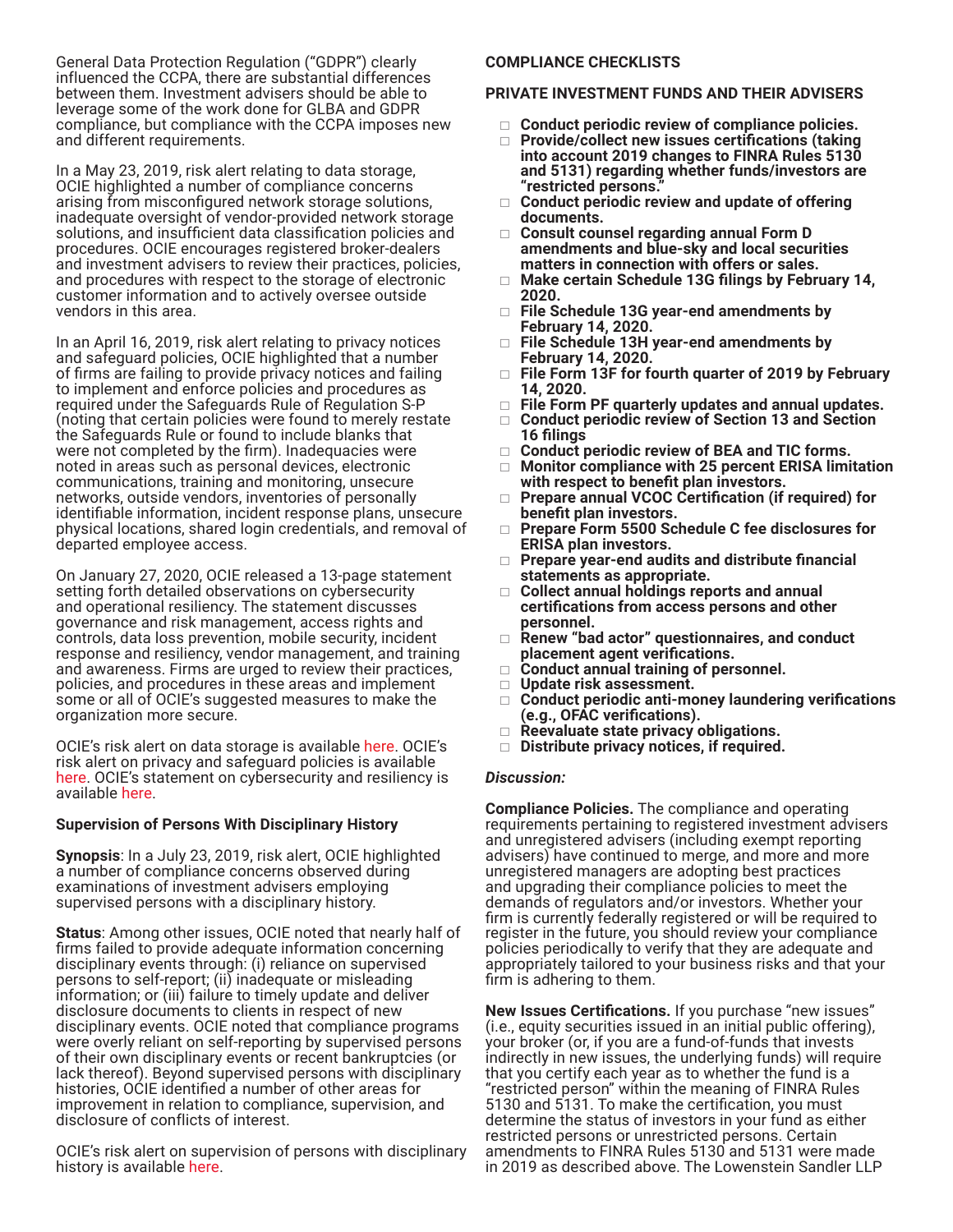Investment Management Group alert analyzing FINRA'S amendments to FINRA Rules 5130 and 5131 is available [here.](https://www.lowenstein.com/news-insights/publications/client-alerts/finra-amends-new-issue-rules-5130-and-5131-investment-management)

**Offering Documents.** Offering documents should be reviewed from time to time to verify that they: (i) contain a current, complete, and accurate description of the fund's strategy, management, and soft-dollar and brokerage practices; (ii) comply with current laws and regulations; and (iii) reflect current disclosure best practices.

**Form D Amendments and Blue Sky and Local Securities Matters.** You should continue to inform counsel of all offers or sales of fund interests. Ongoing offerings may necessitate an amendment to a private fund's Form D (typically required on an annual basis on or before the first anniversary of the most recent notice previously filed). Additionally, offers to U.S. persons may trigger filing obligations in a given investor's state of residence, while offers to foreign persons may require filings in the country of an investor's residence.

**Beneficial Ownership Reporting Requirements.** Certain Schedule 13G filings pursuant to Sections 13d-1(b) and 13d-1(d) of the Securities Exchange Act of 1934 (as amended, the "Exchange Act") are required to be filed by February 14, 2020. If you have filed Schedule 13G previously and the information reflected in the schedule is different as of December 31, 2019, from that previously reported, you are generally required to have amended the schedule by February 14, 2020. Form 5 must be filed within 45 days of the end of the issuer's fiscal year (February 14, 2020, for issuers with a December 31, 2019, fiscal yearend). Year-end serves as a convenient time to confirm that all relevant Section 13 and Section 16 filings are current and complete.

**BEA and TIC Forms.** The beginning of the calendar year is a good time to conduct a review of the applicable U.S. Bureau of Economic Analysis ("BEA") and Treasury International Capital ("TIC") forms and filing requirements applicable to your firm. TIC forms may be due on a monthly, quarterly, or annual basis and are subject to frequent updates. BEA forms may be due, as applicable, within 45 days of a relevant transaction or quarterly, annually, or every five years. The BEA provides a webpage offering specific guidance to private funds [here.](https://apps.bea.gov/surveys/privatefunds/) The U.S. Treasury Department provides a resource center with respect to TIC Forms and Instructions [here](https://www.treasury.gov/resource-center/data-chart-center/tic/Pages/forms.aspx).

**Form 13H.** Section 13(h) of the Exchange Act established a reporting system and filing requirements for "large traders," i.e., persons effecting transactions in certain securities in amounts equal to 2 million shares or \$20 million (determined by fair market value of the shares) in one calendar day, or 20 million shares or \$200 million in one calendar month. Persons meeting these thresholds must file Form 13H no later than 10 days after the identifying activity level is reached. Amended filings must be effected promptly after the end of a calendar quarter during which any of the information contained in Form 13H becomes outdated or inaccurate. Large traders may file amended filings more often than quarterly but are not required to do so. Annual amendments (regardless of the number of amended filings previously effected) are due within 45 days of the end of each calendar year. Persons may now satisfy both the amended fourth-quarter filing and the annual update to Form 13H, as long as such filing is made within the period permitted for the fourth-quarter amendment (i.e., promptly after the fourth quarter's end).

**Form 13F.** Section 13(f) of the Exchange Act requires "institutional investment managers" with investment discretion over \$100 million or more of certain equity securities to file quarterly reports on Form 13F. Form 13F must be filed within 45 days of the end of each calendar quarter. An initial Form 13F must be filed at the end of the first year in which an institutional investment manager exceeds the \$100 million threshold. To the extent that you have a Form 13F filing obligation, you were required to file your Form 13F for the fourth quarter of 2019 by February 14, 2020.

**Form PF.** Many smaller private advisors and large private equity advisors will be required to file an annual update to Form PF by April 29, 2020 (120 days after the end of their fiscal year). Quarterly updates to Form PF are required of large hedge fund advisors (by February 29, 2020, or 60 days after the end of their fiscal quarter) and large liquidity fund advisors (by January 15, 2020, or 15 days after the end of their fiscal quarter). Please be advised that the Investment Adviser Registration Depository ("IARD)" system (and the Private Fund Reporting Depository subsystem of the IARD) will be available on Saturday, February 29, 2019, from 8 a.m. to 6 p.m. Eastern time to accommodate Form PF filings.

**Monitor Compliance With 25 Percent ERISA Limitation on Benefit Plan Investors.** If the aggregate amount invested<br>in a fund by "benefit plan investors" (e.g., employee benefit plans, individual retirement accounts, Keogh plans and entities–the underlying assets of which include "plan assets"–but excluding governmental plans, foreign plans, and certain church plans) equals 25 percent or more of the total value of any class of equity interests in the fund (excluding investments by the fund's managers who are not benefit plan investors), the fund will generally be deemed to hold plan assets subject to various ERISA requirements and prohibitions, unless the venture capital operating company ("VCOC") exception (described below) or another regulatory exception applies. Accordingly, many funds (particularly those that do not qualify as VCOCs, such as hedge funds) limit equity participation by benefit plan investors to less than 25 percent. If you sponsor such a fund, you should continuously monitor (i.e., upon subscriptions, capital calls, redemptions, transfers) the level of investments by benefit plan investors to ensure the 25 percent threshold is not exceeded.

**Annual VCOC Certification.** Prior to investing in a venture fund or a private equity fund, ERISA plan investors often require the fund to provide an annual VCOC certification stating that the fund qualifies as a VCOC. A venture fund or a private equity fund that qualifies as a VCOC will not be deemed to hold plan assets subject to ERISA, even if equity participation by benefit plan investors exceeds the 25 percent threshold (described above). In general, a fund will qualify as a VCOC if: (i) at any time during the fund's annual valuation period, at least 50 percent of the fund's assets (other than short-term investments pending longterm commitment or distribution to investors), valued at cost, are invested in venture capital investments in operating companies for which the fund has management rights; and (ii) the fund, in the ordinary course of its business, actually exercises substantial management rights with respect to one or more of the operating companies in which it invests on an annual basis.

**FORM 5500 Schedule C Fee Disclosures.** Funds that have ERISA plan investors (including funds that do not allow equity participation by benefit plan investors to exceed the 25 percent threshold (described above) and thus are not subject to ERISA), excluding VCOCs and other entities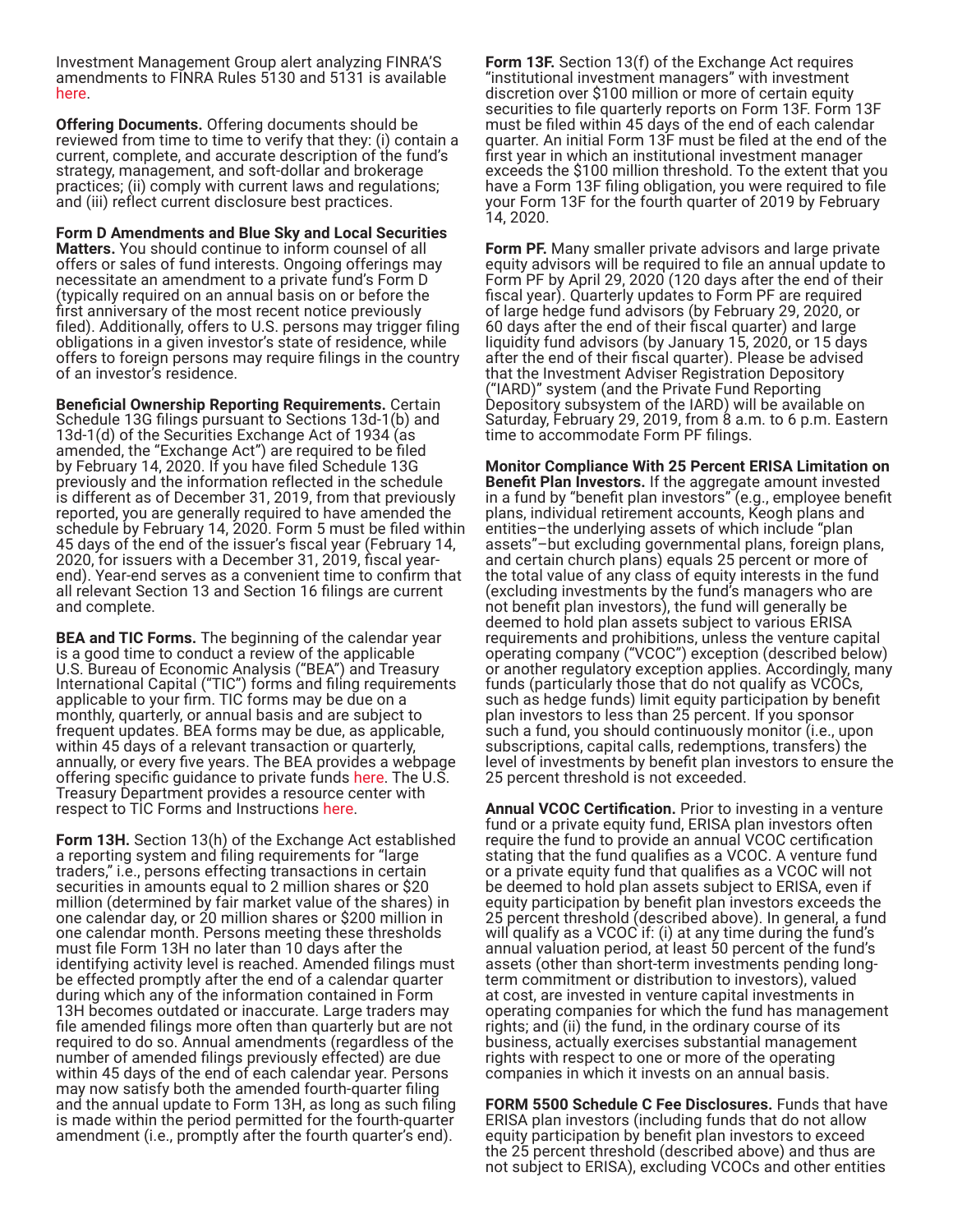treated as operating companies, are required to provide plan administrators of their ERISA plan investors with certain fee-related information that is necessary for the completion of Schedule C to the plan's annual report on Form 5500 in advance of the filing deadline for the annual report. The Lowenstein Sandler LLP alert analyzing the Form 5500 Schedule C rules is available [here.](http://www.lowenstein.com/files/Publication/24527385-dc5e-49e4-a2da-0161cbf3b4bd/Presentation/PublicationAttachment/e2425447-90ec-4e7d-a726-044a584a35e7/Form%205500.pdf)

**Year-End Audit.** Now is the time to begin all necessary year-end audits so that funds can distribute financials to investors on a timely basis as required by relevant governing documents and, in certain instances, as required to comply with the custody rule under the Advisers Act and/or CFTC requirements.

**Annual Holdings Reports and Annual Certifications.** 

The beginning of the calendar year is a good time for investment advisers to have all "access persons" provide their annual holdings reports regarding securities ownership required pursuant to Rule 204A-1 of the Advisers Act. It is also a good time to have all personnel provide their annual certifications of compliance with firm policies and conflict-of-interest questionnaires.

#### **"Bad Actor" Questionnaires and Placement Agent**

**Verifications.** The beginning of the calendar year is a good time to have certain personnel and service providers (e.g., directors of offshore private funds) recertify their status with respect to the SEC's "bad actor" rules in order to rely on the private placement exemption under Rule 506. This bad actor certification is often combined with the annual certification of compliance with firm policies discussed above. It is also a good time to have placement agents recertify their status with respect to such rules and certain other disciplinary matters.

**Conduct Annual Training of Personnel.** As a best practice under the Advisers Act, investment advisers should hold annual training sessions with existing employees to remind them of their obligations under the firm's compliance manual and code of ethics.

**Update Risk Assessment.** As a best practice under the Advisers Act, investment advisers should annually reevaluate their "risk assessment" (i.e., evaluation of how the firm's activities, arrangements, affiliations, client base, service providers, conflicts of interest, and other business factors may cause violations of the Advisers Act or the appearance of impropriety) to determine that new, evolving, or resurgent risks are adequately addressed.

**Periodic Anti-Money Laundering Verifications.** Private investment funds and their advisors have ongoing antimoney laundering compliance obligations that necessitate periodic verifications, the frequency of which depend on such funds' and advisers' operations. The beginning of the calendar year is a good time to assess such obligations and to conduct renewed verifications such as comparing investor bases with the U.S. Treasury Department's Office of Foreign Assets Control lists.

**Privacy Notices.** In accordance with applicable federal law, investment advisers and investment funds must have a privacy policy in place. In addition to being provided at the time of initial subscription, privacy notices must generally be distributed at least annually, and more frequently if there are any changes to the policy/notice. An exception provides that annual notice is not required where an adviser or fund (i) only shares non-public personal information ("NPPI") with nonaffiliated third parties in a manner that does not require an opt-out right be provided; and (ii) has not changed its policies and practices with

regard to disclosing NPPI since its most recent distribution of its privacy notice. Now is an opportune time for advisers and funds to determine whether they can rely on this exception and to review their privacy notices in light of the recent OCIE risk alert on privacy notices, discussed above. We believe that the best time for the annual distribution of the notice, if required, is with a fund's annual financial statements and/or tax reports. Additionally, as discussed above, California's recently enacted CCPA (and other state privacy laws and regulations) may subject investment advisers and investment funds to additional and/or more stringent privacy requirements.

#### **REGISTERED INVESTMENT ADVISERS AND EXEMPT REPORTING ADVISERS (WHERE INDICATED)**

- **Prepare annual updating amendments to Form ADV (for registered investment advisers and certain "Exempt Reporting Advisers").**
- **Update investment policy statements and investment management agreements, taking into account 2019 changes to FINRA Rules 5130 and 5131 (relating to new issue distribution restrictions).**
- **Deliver Form ADV Part 2A (or portions thereof) to clients and fund investors (for registered investment advisers).**
- **Comply with state annual filing requirements.**
- **Conduct periodic review of compliance policies and code of ethics.**
- **Comply with custody rule annual surprise examination.**
- **File Form 13F for fourth quarter of 2019 by February 14, 2020.**
- **Distribute privacy notices, if required.**
- **Prepare Form 5500 Schedule C fee disclosures for ERISA plan accounts.**
- **Comply with ERISA Section 408(b)(2) fee disclosure requirements for Covered Plans.**
- **Conduct periodic vendor due diligence updates, including in respect of proxy advisory firms.**

#### *Discussion:*

**Annual Updating Amendments to Form ADV.** An investment adviser that (i) is registered with the SEC; or (ii) is considered an "Exempt Reporting Adviser" (i.e., an investment adviser relying on the private fund adviser exemption or the venture capital adviser exemption), in each case as of December 31, 2019 (and with a December 31, 2019, fiscal year-end), must file an annual updating amendment of items on the form by March 30, 2020.

**Updates in Respect of New Issue Distribution Restrictions.** Certain amendments to FINRA Rules 5130 and 5131 were made in 2019 as described above. Investment advisers should update their investment policy statements and investment management agreements, taking into account 2019 changes to FINRA Rules 5130 and 5131. The Lowenstein Sandler LLP Investment Management Group alert analyzing FINRA'S amendments to FINRA Rules 5130 and 5131 is available [here](https://www.lowenstein.com/news-insights/publications/client-alerts/finra-amends-new-issue-rules-5130-and-5131-investment-management).

**Deliver Form ADV Part 2.** An investment adviser that is registered with the SEC and whose Form ADV Part 2A has materially changed since such adviser's last annual amendment must deliver either an amended Part 2A (which must include a summary of such material changes) or a summary of such material changes (which must include an offer to provide a copy of the amended Part 2A). Although such delivery requirements expressly apply only to "clients" (as defined in federal securities laws), we recommend that advisers to private funds deliver such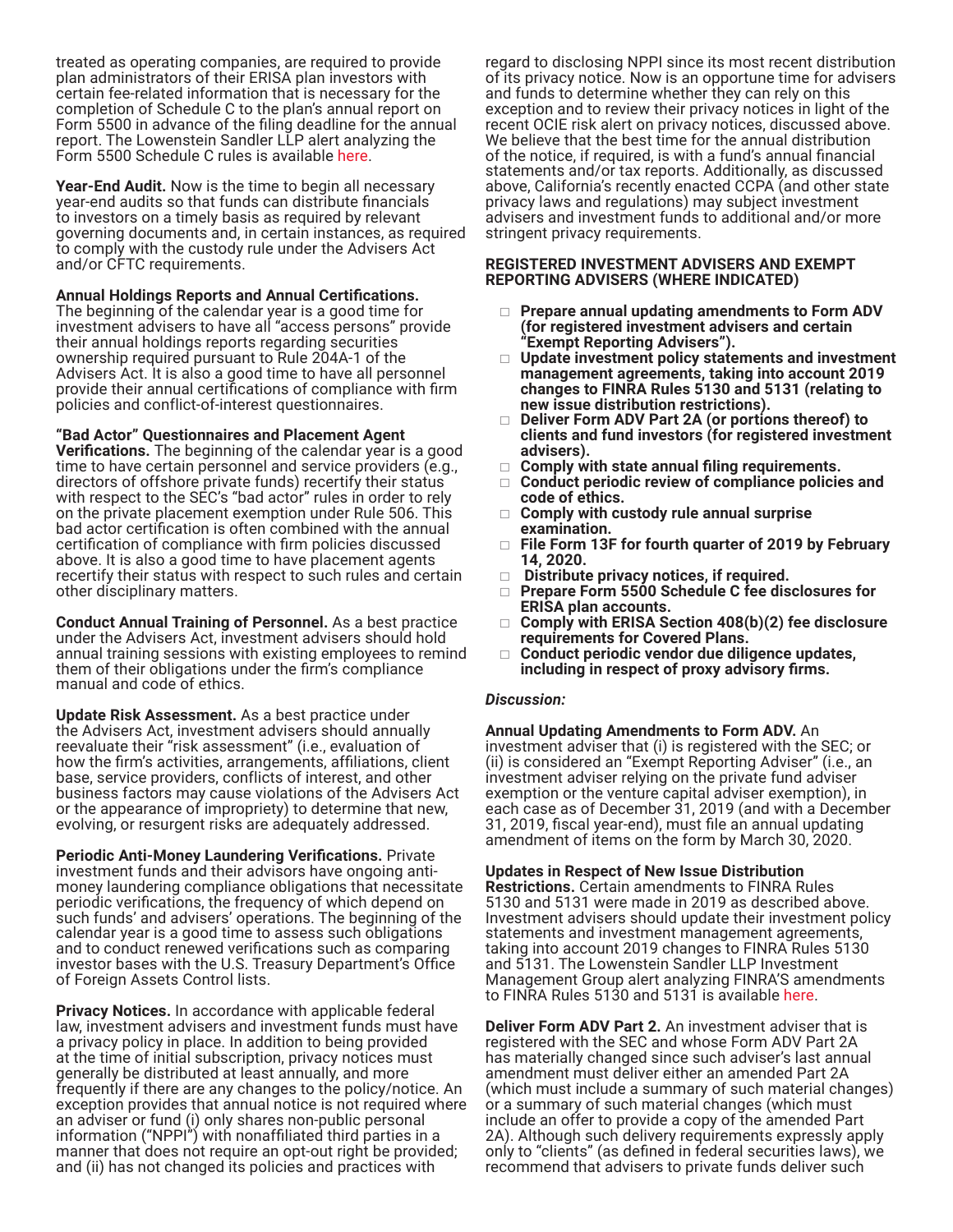items to their fund investors. For advisers with a December 31, 2019, fiscal year-end, such items must be delivered by April 29, 2020.

**State Filing Requirements.** Applicable state law may require a federally registered investment adviser to make notice filings and to pay fees in the state if he or she has clients or a place of business therein. Laws vary significantly from state to state. There also may be certain licensing or qualification requirements for representatives of investment advisers. Please contact counsel with any state-specific questions.

**Compliance Policies and Code of Ethics.** Federally registered investment advisers must adopt and maintain comprehensive compliance policies and a code of ethics and also must appoint a chief compliance officer. If you have not already done so, please contact counsel immediately for assistance in creating and/ or documenting compliance procedures appropriately tailored to your business. In addition, compliance policies and procedures must be reviewed by the advisor at least annually. The compliance policies and procedures review should focus on an evaluation of the effectiveness of the policies and procedures in light of current risks and the need for revisions as a result of: (i) any compliance issues that arose during the prior year; (ii) any changes in the business activities of the investment adviser; and/or (iii) any regulatory changes. We recommend that this review be conducted relatively early in the year or staggered throughout the year so that it does not interfere with other time-sensitive activities when quarter-end or year-end matters are pressing. Policies that are materially changed as a result of such review should be redistributed to all appropriate personnel. In addition, Item 11 of Form ADV Part 2A must contain a current description of the code of ethics and a statement that the investment adviser will provide the code of ethics to any current or prospective client upon request.

**Custody Rule Annual Surprise Examination.** With certain limited exceptions, where the adviser (or its related person) possesses or may possess client funds and securities, the adviser is required to undergo an annual surprise examination by an independent public accountant.

**Form 5500 Schedule C Fee Disclosures.** Advisers managing ERISA plan accounts are required to disclose certain fee-related information necessary for plan administrators to complete Schedule C to the plan's annual report on Form 5500 in advance of the date such annual report is required to be filed. The Lowenstein Sandler LLP alert analyzing the Form 5500 Schedule C rules is available [here.](http://www.lowenstein.com/files/Publication/24527385-dc5e-49e4-a2da-0161cbf3b4bd/Presentation/PublicationAttachment/e2425447-90ec-4e7d-a726-044a584a35e7/Form%205500.pdf)

**Compliance With ERISA Section 408(b)(2) Fee Disclosure Requirements.** Advisers providing services directly to an ERISA-covered defined contribution or defined benefit plan as either a fiduciary or a registered investment adviser (as well as fiduciary services to a first-tier ERISA "plan asset" fund in which a covered plan has a direct investment, brokerage and record-keeping services to certain participant-directed plans to which investment alternatives are made available, and certain other services) are generally required to make detailed fee disclosures to a plan fiduciary in advance of the date the underlying contract or arrangement is entered into, extended, or renewed. Additionally, changes to such required fee disclosures must be disclosed as soon as practicable, but in no event more than 60 days from the date on which the adviser becomes informed of such change. Advisers providing such services should monitor ongoing

compliance with the ERISA Section 408(b)(2) disclosure requirements. The Lowenstein Sandler LLP alert analyzing the Section 408(b)(2) Fee Disclosure Requirements is available [here.](https://www.lowenstein.com/files/publication/dc0c2e3c-8ee5-4b72-a633-05ef5deb7177/presentation/publicationattachment/08b9cd9f-e1db-4343-a926-0ad7178ef292/04.06.2011_doldelaysapplicationofservice.pdf)

**Vendor Due Diligence Updates.** As part of an effective third-party risk management program, advisers are encouraged to implement an effective due diligence process with respect to service providers utilized by the adviser, consisting of both an initial due diligence assessment and periodic reviews thereafter. Such periodic reviews may include tailored certifications from the vendor in light of the services provided by each such vendor; review of the vendor's regulatory history, public filings, registrations, and licenses (as applicable); a review of the vendor's financial statements; and (as necessary) conference calls and on-site visits. Advisers should document the due diligence process and results.

#### **COMMODITY POOL OPERATORS AND COMMODITY TRADING ADVISORS**

- **Registered CPOs and CTAs must conduct annual regulatory compliance reviews and complete certain regulatory requirements, which include preparation of annual questionnaires and annual registration updates (applies to registered CPOs and CTAs).**
- **Prepare and file certain portions of Form CPO-PQR by March 2, 2020 (applies to CPOs with \$1.5 billion or more in AUM), or March 31, 2020 (applies to other CPOs).**
- **Prepare and file certain portions of Form CTA-PR by February 14, 2020.**
- **Annual affirmation of CPO registration exemption under Sections 4.5, 4.13(a)(1)-(3), or 4.13(a)(5), or exemption from CTA registration under Section 4.14(a)(8), by February 29, 2020.**
- **Review CPO delegations in connection with annual pool financial statement filings.**

# *Discussion:*

**Annual Compliance Reviews/Regulatory Requirements.** Registered CPOs and CTAs must conduct annual compliance reviews. These reviews and requirements include: (i) the preparation and filing with the NFA of Annual Questionnaires and Annual Registration Updates within 30 days of the anniversary date of their registration; (ii) completion of the NFA's Self-Examination Checklist; (iii) sending Privacy Policies to every current customer, client, and pool participant; (iv) testing disaster recovery plans and making necessary updates; (v) providing ethics training to staff, and inspecting the operations of branch offices; (vi) for registered CPOs, preparation of Pool Quarterly Reports within 45 days after the end of the year (and within 45 days after the end of each quarter); and (vii) for registered CTAs that are NFA Members, the filing of Form CTA-PR, required within 45 days after the end of the year (and within 45 days after the end of each quarter). Finally, unless the applicable fund(s) qualify for an exemption, registered CPOs and CTAs must update their disclosure documents periodically, as they may not use any document dated more than 12 months prior to the date of its intended use. Disclosure documents that are materially inaccurate or incomplete must be promptly corrected, and the correction must be promptly distributed to pool participants. The NFA's Notice to Members regarding these regulatory compliance matters is available [here.](http://www.nfa.futures.org/news/newsNotice.asp?ArticleID=3750)

**Prepare and File Portions of Form CPO-PQR.** CPOs with AUM exceeding \$1.5 billion must have filed Schedules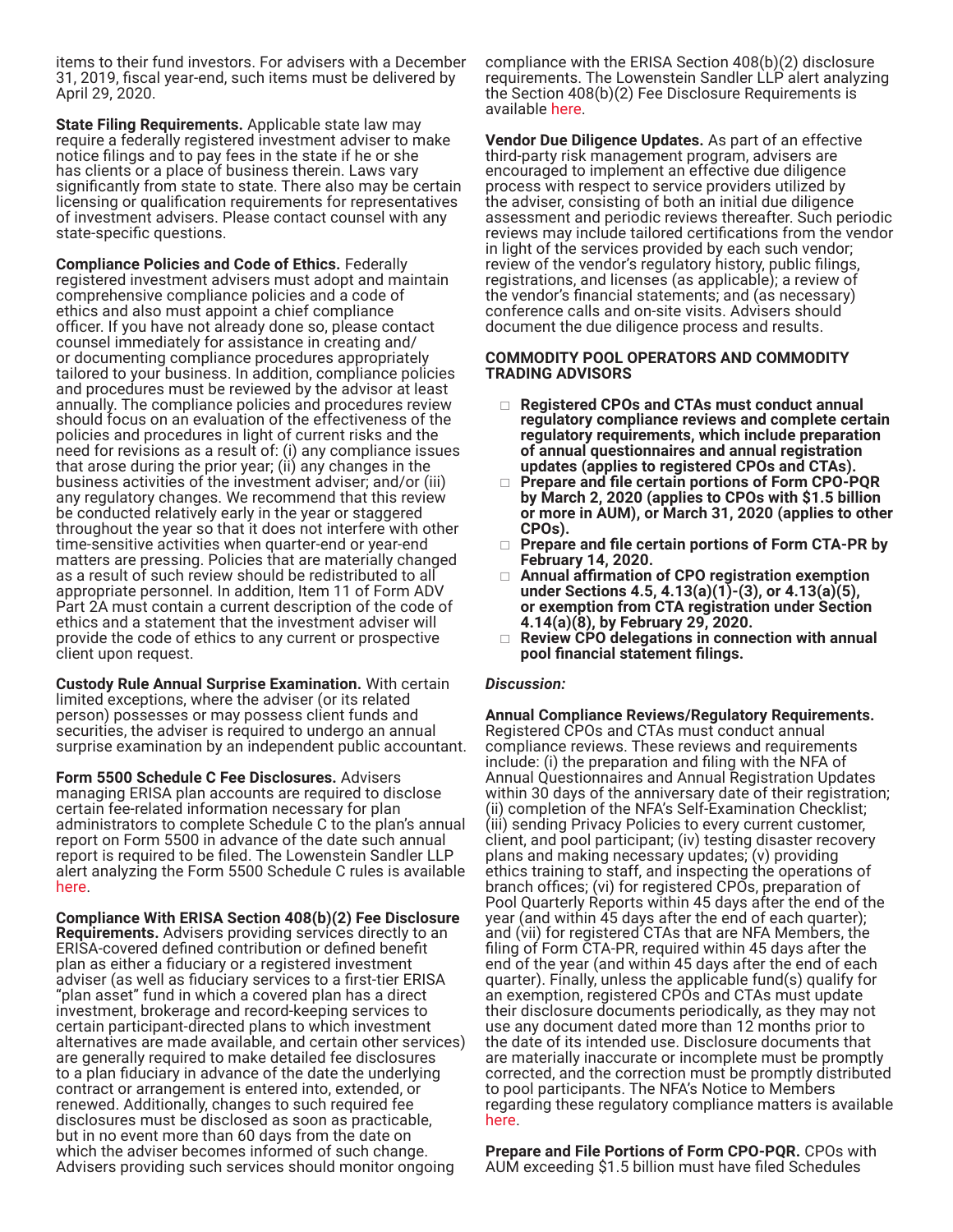A, B, and C by March 2, 2020, and other CPOs must file Schedule A (and Schedule B if AUM exceeds \$150 million) by March 31, 2020.

**Prepare and File Portions of Form CTA-PR.** CTAs are required to have completed Form CTA-PR by February 14, 2020 (45 days after the end of the calendar quarter for CTAs who are NFA Members, and 45 days after the end of the calendar year for other CTAs).

**Annual Affirmation of CPO or CTA Exemption.** Each person who has filed a notice of exemption from CPO registration under Sections 4.5,  $4.13(a)(1)-(3)$ , or  $4.13(a)$ (5), or exemption from CTA registration under 4.14(a)(8), must have affirmed such notice of exemption by February 29, 2020, through the NFA's exemption system.

**Review of CPO Delegations.** All CPO delegation agreements entered into by registered CPOs must comply with specific criteria set forth by the CFTC and must be retained as part of the relevant CPO's records. As part of their annual pool financial statement filings through the NFA website, CPOs should ensure that all necessary CPO delegations are in place and appropriately documented.

# **RECENT PUBLICATIONS AND COMMENTARY**

*Below are links to recent articles and publications featuring or authored by members of the Investment Management Group.* 

# **CLIENT ALERTS AND NEWSLETTERS**

- **• [Key Takeaways From SEC's Reg. BI Frequently Asked](https://www.lowenstein.com/news-insights/publications/client-alerts/key-takeaways-from-sec-s-reg-bi-frequently-asked-questions)  [Questions](https://www.lowenstein.com/news-insights/publications/client-alerts/key-takeaways-from-sec-s-reg-bi-frequently-asked-questions)** *Investment Management Client Alert* [Ethan L. Silver,](https://www.lowenstein.com/people/attorneys/ethan-silver) [Lauren A. Schwartz](https://www.lowenstein.com/people/attorneys/lauren-schwartz), [Alexander D. Zozos](https://www.lowenstein.com/people/attorneys/alexander-zozos) January 27, 2020
- **• [FINRA 2020 Risk Monitoring and Examination](https://www.lowenstein.com/news-insights/publications/client-alerts/finra-2020-risk-monitoring-and-examination-priorities-letter-investment-management)  [Priorities Letter](https://www.lowenstein.com/news-insights/publications/client-alerts/finra-2020-risk-monitoring-and-examination-priorities-letter-investment-management)** *Investment Management Client Alert* [Ethan L. Silver,](https://www.lowenstein.com/people/attorneys/ethan-silver) [William Brannan](https://www.lowenstein.com/people/attorneys/william-brannan), [Brian Nistler](https://www.lowenstein.com/people/attorneys/brian-nistler), [Lauren](https://www.lowenstein.com/people/attorneys/lauren-schwartz)  [A. Schwartz,](https://www.lowenstein.com/people/attorneys/lauren-schwartz) [Alexander D. Zozos](https://www.lowenstein.com/people/attorneys/alexander-zozos) January 22, 2020
- **• [SEC's OCIE Releases 2020 Examination Priorities](https://www.lowenstein.com/news-insights/publications/client-alerts/sec-s-ocie-releases-2020-examination-priorities-for-investment-advisers-broker-dealers-and-other-financial-industry-professionals)  [for Investment Advisers, Broker-Dealers, and Other](https://www.lowenstein.com/news-insights/publications/client-alerts/sec-s-ocie-releases-2020-examination-priorities-for-investment-advisers-broker-dealers-and-other-financial-industry-professionals)  [Financial Industry Professionals](https://www.lowenstein.com/news-insights/publications/client-alerts/sec-s-ocie-releases-2020-examination-priorities-for-investment-advisers-broker-dealers-and-other-financial-industry-professionals)** *Investment Management Client Alert* [Ethan L. Silver,](https://www.lowenstein.com/people/attorneys/ethan-silver) [Scott H. Moss,](https://www.lowenstein.com/people/attorneys/scott-moss) [David L. Goret](https://www.lowenstein.com/people/attorneys/david-goret), [Lauren A.](https://www.lowenstein.com/people/attorneys/lauren-schwartz)  [Schwartz,](https://www.lowenstein.com/people/attorneys/lauren-schwartz) [Brian Nistler](https://www.lowenstein.com/people/attorneys/brian-nistler) January 16, 2020
- **• [FINRA Amends New Issue Rules 5130 and 5131](https://www.lowenstein.com/news-insights/publications/client-alerts/finra-amends-new-issue-rules-5130-and-5131-investment-management)** Investment Management Client Alert [Scott H. Moss,](https://www.lowenstein.com/people/attorneys/scott-moss) [Eileen Overbaugh,](http://Peter D. Greene) [Alexander D. Zozos](https://www.lowenstein.com/people/attorneys/alexander-zozos) January 15, 2020
- **• [FINRA to Broker-Dealers Gearing Up for Regulation BI,](https://www.lowenstein.com/news-insights/publications/client-alerts/finra-to-broker-dealers-gearing-up-for-regulation-bi-don-t-panic-prepare-investment-management)  ["Don't Panic–Prepare!"](https://www.lowenstein.com/news-insights/publications/client-alerts/finra-to-broker-dealers-gearing-up-for-regulation-bi-don-t-panic-prepare-investment-management)** *Investment Management Client Alert* [Ethan L. Silver,](https://www.lowenstein.com/people/attorneys/ethan-silver) [Lauren A. Schwartz](https://www.lowenstein.com/people/attorneys/lauren-schwartz), [Alexander D. Zozos](https://www.lowenstein.com/people/attorneys/alexander-zozos) January 9, 2020
- **• [The SEC Division of Enforcement Publishes 2019](https://www.lowenstein.com/news-insights/publications/client-alerts/the-sec-division-of-enforcement-publishes-2019-results-investment-management-white-collar)  [Results](https://www.lowenstein.com/news-insights/publications/client-alerts/the-sec-division-of-enforcement-publishes-2019-results-investment-management-white-collar)**

*Lowenstein Sandler Client Alert* [H. Gregory Baker](https://www.lowenstein.com/people/attorneys/h-gregory-baker), [David L. Goret,](https://www.lowenstein.com/people/attorneys/david-goret) [Rachel Maimin,](http://H. Gregory Baker) [Scott](https://www.lowenstein.com/people/attorneys/scott-moss)  [H. Moss](https://www.lowenstein.com/people/attorneys/scott-moss), [Alexandra S. Droz](https://www.lowenstein.com/people/attorneys/alexandra-droz) November 13, 2019

- **• [SEC Seeks to Modernize Laws of Attraction for](https://www.lowenstein.com/news-insights/publications/client-alerts/sec-seeks-to-modernize-laws-of-attraction-for-investment-advisers-by-updating-advertising-and-cash-solicitation-rules-investment-management)  [Investment Advisers by Updating Advertising and](https://www.lowenstein.com/news-insights/publications/client-alerts/sec-seeks-to-modernize-laws-of-attraction-for-investment-advisers-by-updating-advertising-and-cash-solicitation-rules-investment-management)  [Cash Solicitation Rules](https://www.lowenstein.com/news-insights/publications/client-alerts/sec-seeks-to-modernize-laws-of-attraction-for-investment-advisers-by-updating-advertising-and-cash-solicitation-rules-investment-management)** *Investment Management Client Alert* [Scott H. Moss,](https://www.lowenstein.com/people/attorneys/scott-moss) [Scott Balterman](https://www.lowenstein.com/people/attorneys/alexandra-droz), [Lauren A. Schwartz,](https://www.lowenstein.com/people/attorneys/lauren-schwartz) [Alexander D. Zozos](https://www.lowenstein.com/people/attorneys/alexander-zozos) November 12, 2019
- **• [FINRA Provides Guidance on Regulation Best Interest](https://www.lowenstein.com/news-insights/publications/client-alerts/finra-provides-guidance-on-regulation-best-interest-and-form-crs-investment-management)  [and Form CRS](https://www.lowenstein.com/news-insights/publications/client-alerts/finra-provides-guidance-on-regulation-best-interest-and-form-crs-investment-management)** *Investment Management Client Alert* [Ethan L. Silver,](https://www.lowenstein.com/people/attorneys/ethan-silver) [Lauren A. Schwartz](https://www.lowenstein.com/people/attorneys/lauren-schwartz), [Alexander D. Zozos](https://www.lowenstein.com/people/attorneys/alexander-zozos) October 17, 2019
- **• [SEC Identifies Common Principal and Agency Cross](https://www.lowenstein.com/news-insights/publications/client-alerts/sec-identifies-common-principal-and-agency-cross-trading-compliance-deficiencies-investment-management)  [Trading Compliance Deficiencies](https://www.lowenstein.com/news-insights/publications/client-alerts/sec-identifies-common-principal-and-agency-cross-trading-compliance-deficiencies-investment-management)** *Investment Management Client Alert* [Scott H. Moss,](https://www.lowenstein.com/people/attorneys/scott-moss) [Robert J. Menendez,](https://www.lowenstein.com/people/attorneys/robert-menendez) [Gina M.](http://Robert J. Menendez)  [Russoniello](http://Robert J. Menendez) September 18, 2019
- **• [Is the Internet Public? A Review of the Ninth Circuit's](https://www.lowenstein.com/news-insights/publications/client-alerts/is-the-internet-public-a-review-of-the-ninth-circuit-s-decision-in-hiq-labs-inc-v-linkedin-corporation-investment-management)  [Decision in hiQ Labs, Inc. v. LinkedIn Corporation](https://www.lowenstein.com/news-insights/publications/client-alerts/is-the-internet-public-a-review-of-the-ninth-circuit-s-decision-in-hiq-labs-inc-v-linkedin-corporation-investment-management)** *Investment Management Client Alert* [Peter D. Greene](https://www.lowenstein.com/people/attorneys/peter-greene), [Benjamin Kozinn,](https://www.lowenstein.com/people/attorneys/benjamin-kozinn) [Robert J. Menendez](https://www.lowenstein.com/people/attorneys/robert-menendez) September 16, 2019
- **• [SEC Further Clarifies Proxy Voting Responsibilities of](https://www.lowenstein.com/news-insights/publications/client-alerts/sec-further-clarifies-proxy-voting-responsibilities-of-investment-advisers-investment-management)  [Investment Advisers](https://www.lowenstein.com/news-insights/publications/client-alerts/sec-further-clarifies-proxy-voting-responsibilities-of-investment-advisers-investment-management)** *Investment Management Client Alert* [Scott H. Moss,](https://www.lowenstein.com/people/attorneys/scott-moss) [David L. Goret,](https://www.lowenstein.com/people/attorneys/david-goret) [Ethan L. Silver](https://www.lowenstein.com/people/attorneys/ethan-silver), [Lauren A.](https://www.lowenstein.com/people/attorneys/lauren-schwartz)  **[Schwartz](https://www.lowenstein.com/people/attorneys/lauren-schwartz)** September 6, 2019
- **• [SEC Clarifies Federal Fiduciary Duties of Investment](https://www.lowenstein.com/news-insights/publications/client-alerts/sec-clarifies-federal-fiduciary-duties-of-investment-advisers-investment-management)  [Advisers](https://www.lowenstein.com/news-insights/publications/client-alerts/sec-clarifies-federal-fiduciary-duties-of-investment-advisers-investment-management)** Investment Management Client Alert [Scott H. Moss,](https://www.lowenstein.com/people/attorneys/scott-moss) [Manas Kumar](https://www.lowenstein.com/people/attorneys/manas-kumar) July 2, 2019
- **• [SEC Settlement With Corinthian Capital Reflects](https://www.lowenstein.com/news-insights/publications/client-alerts/sec-settlement-with-corinthian-capital-reflects-continued-scrutiny-of-private-equity-firms-and-other-fund-managers-peim)  [Continued Scrutiny of Private Equity Firms and Other](https://www.lowenstein.com/news-insights/publications/client-alerts/sec-settlement-with-corinthian-capital-reflects-continued-scrutiny-of-private-equity-firms-and-other-fund-managers-peim)  [Fund Managers](https://www.lowenstein.com/news-insights/publications/client-alerts/sec-settlement-with-corinthian-capital-reflects-continued-scrutiny-of-private-equity-firms-and-other-fund-managers-peim)** Private Equity and Investment Management Client

Alert [H. Gregory Baker](https://www.lowenstein.com/people/attorneys/h-gregory-baker), [Scott H. Moss](https://www.lowenstein.com/people/attorneys/scott-moss)

May 16, 2019